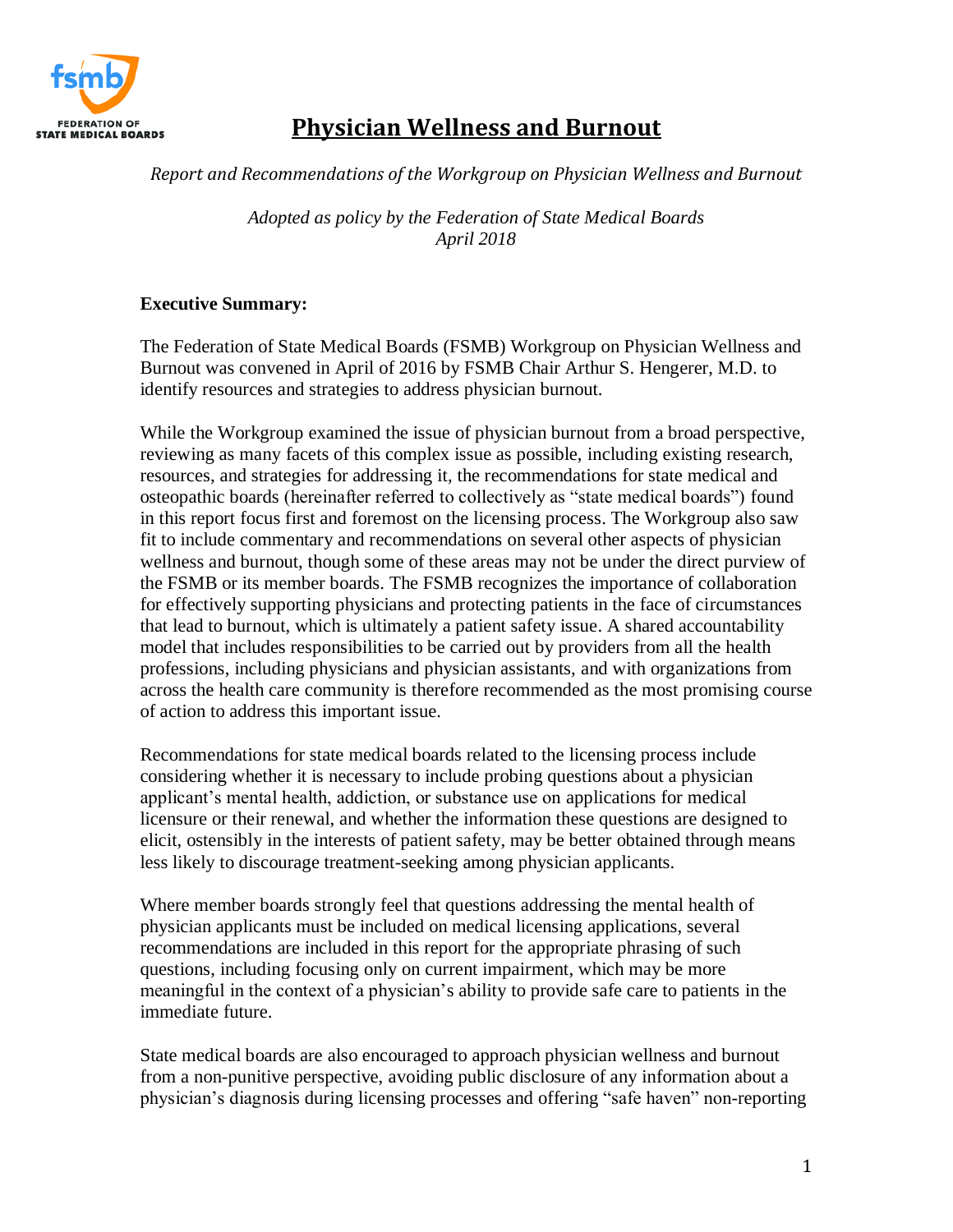options (mentioned later in this report) to physicians who are under treatment and in good standing with a recognized physician health program (PHP) or other appropriate care provider.

It is also recommended that boards take advantage of all opportunities available to them to discuss physician wellness, communicate regularly with licensees about relevant board policies and available resources, and make meaningful contributions to the ongoing national dialogue about burnout in order to advance a positive cultural change that reduces the stigma among and about physicians seeking treatment for mental, behavioral, physical or other medical needs of their own.

The Workgroup's recommendations to external organizations and stakeholders focus on increasing the awareness and availability of information and resources for addressing physician burnout and improving wellness. The value of noting and listing the availability of accessible, private, confidential counselling resources is a particular point of emphasis in this report, as is dedicating efforts to ensuring that any new regulation, technology, or initiative is implemented with due consideration to any potential for negative impact on physician wellness.

This report, which follows two years of careful study, evaluation and discussion by Workgroup members, FSMB staff, and various stakeholders, is intended to support initial steps by the medical regulatory community to begin to address the issues associated with promotion of physician wellness and mitigation of burnout, to the extent that is possible. The information and recommendations contained herein are based on principles of fairness and transparency, and grounded in the primacy of patient safety. They emphasize a responsibility among state medical boards to work to ensure physician wellness as a component of their statutory right and duty to protect patients.

#### **Background and Charge:**

In 2014, the Ethics and Professionalism Committee of the Federation of State Medical Boards (FSMB) engaged in several discussions about the risks to patient safety that may result from disruptive physician behavior. As these discussions proceeded, it became apparent from a review of the literature and discussions with state medical boards that a link exists between many instances of disruptive behavior and symptoms of professional burnout experienced by so-called "disruptive physicians." The Committee, chaired by Dr. Janelle A. Rhyne, M.D., MACP, determined that further research into physician health, self-care, and burnout should be conducted to identify resources that may be of value for state medical boards and physicians alike, and to outline possible roles for the FSMB and its partners to better promote patient safety and quality health care.

Given the complexity of the issue and the many factors contributing to physician burnout, in 2016, Dr. Arthur S. Hengerer, MD, (while serving as Chair of the FSMB), established the FSMB Workgroup on Physician Wellness and Burnout to study the issue further. The Workgroup was specifically charged with identifying resources and strategies to address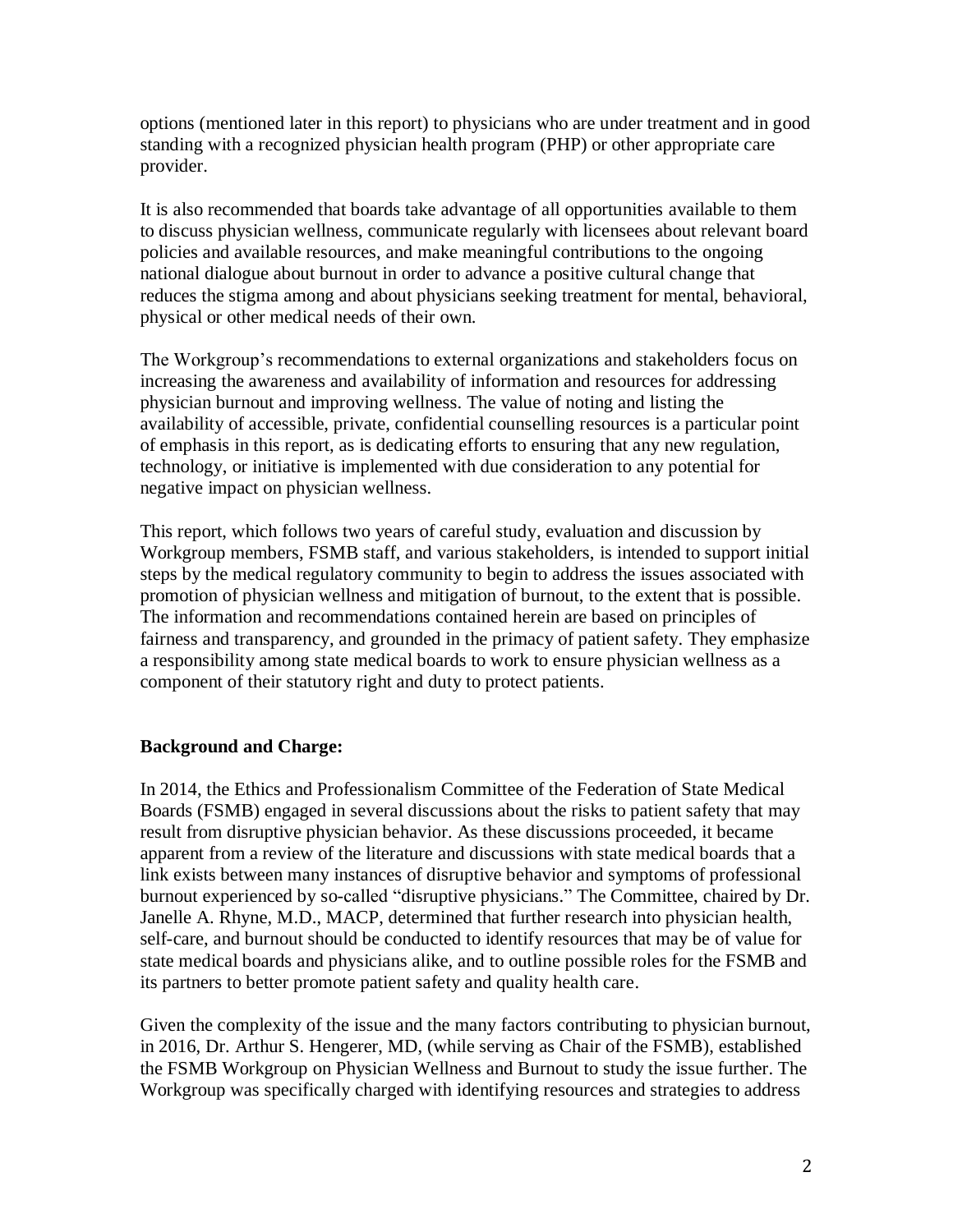physician burnout. To accomplish its charge, the Workgroup reported that it would engage in a multi-part work program that would likely involve: 1) educating state medical boards and physicians through the creation of a compendium of research and resources on identifying, managing and preventing physician burnout; 2) raising awareness about the prevalence of burnout among physicians and other health care professionals, helping reduce the stigma sometimes associated with physicians seeking help for burnout symptoms; 3) evaluating current research on the impact of physician burnout on patient care; and 4) convening stakeholder organizations and experts to discuss physician wellness and to recommend best practices for promoting physician wellness and helping physicians identify, manage and prevent burnout throughout their career continuum (i.e. from medical school through residency training and throughout their years of licensed, unsupervised practice.)

The purpose of this report is to summarize the steps taken by the Workgroup in fulfilment of their charge, to share information gathered as part of this process, and to provide a series of recommendations for state medical boards and others to consider for addressing burnout and its symptoms. It should be noted that the Workgroup's charge does not include tasks related to defining the phenomenon of burnout or performing further analysis into the concept itself, as it was felt there is a significant amount of valuable research that has already been done in these areas and is ongoing. Much of this research, including some that is inchoate, was reviewed by the Workgroup in fulfilment of the third component of its charge. This body of research is referenced herein and informs many of the recommendations contained in this report. While burnout is a phenomenon that may impact physicians at all stages of their career, it should be noted that the recommendations specific to state medical boards in this report focus primarily on the licensing process. The Workgroup feels it is also important, however, to share information in this report related to issues beyond the licensing process. Such additional information and guidance is provided for the benefit of relevant partner organizations and stakeholders responsible for undergraduate, graduate and continuing medical education; medical school, residency training and health facility accreditation; governance, information technology, health insurance, and other activities and functions that support the provision of health care to the nation's citizens.

In developing the content and recommendations of this report, the Workgroup understands and endorses the importance of the "quadruple aim," which added a call for improvements in the quality of work lives of physicians and other health care providers<sup>1</sup> to the existing three aims of improving the health of populations, enhancing the patient experience of care, and reducing the per capita cost of health care.<sup>2</sup> As argued by proponents of the fourth aim, improved population health cannot be achieved without ensuring the health and well-being of health care providers.

 $\overline{a}$ 

<sup>&</sup>lt;sup>1</sup> Bodenheimer T, Sinsky C (2014), From Triple to Quadruple Aim: Care of the Patient Requires Care of the Provider. *Ann Fam Med*, 12 (6): 573-576.

<sup>2</sup> Berwick DM, Nolan TW, Whittington J. (2008). The Triple Aim: care, health, and cost. *Health Aff* (Millwood), 27(3):759–69.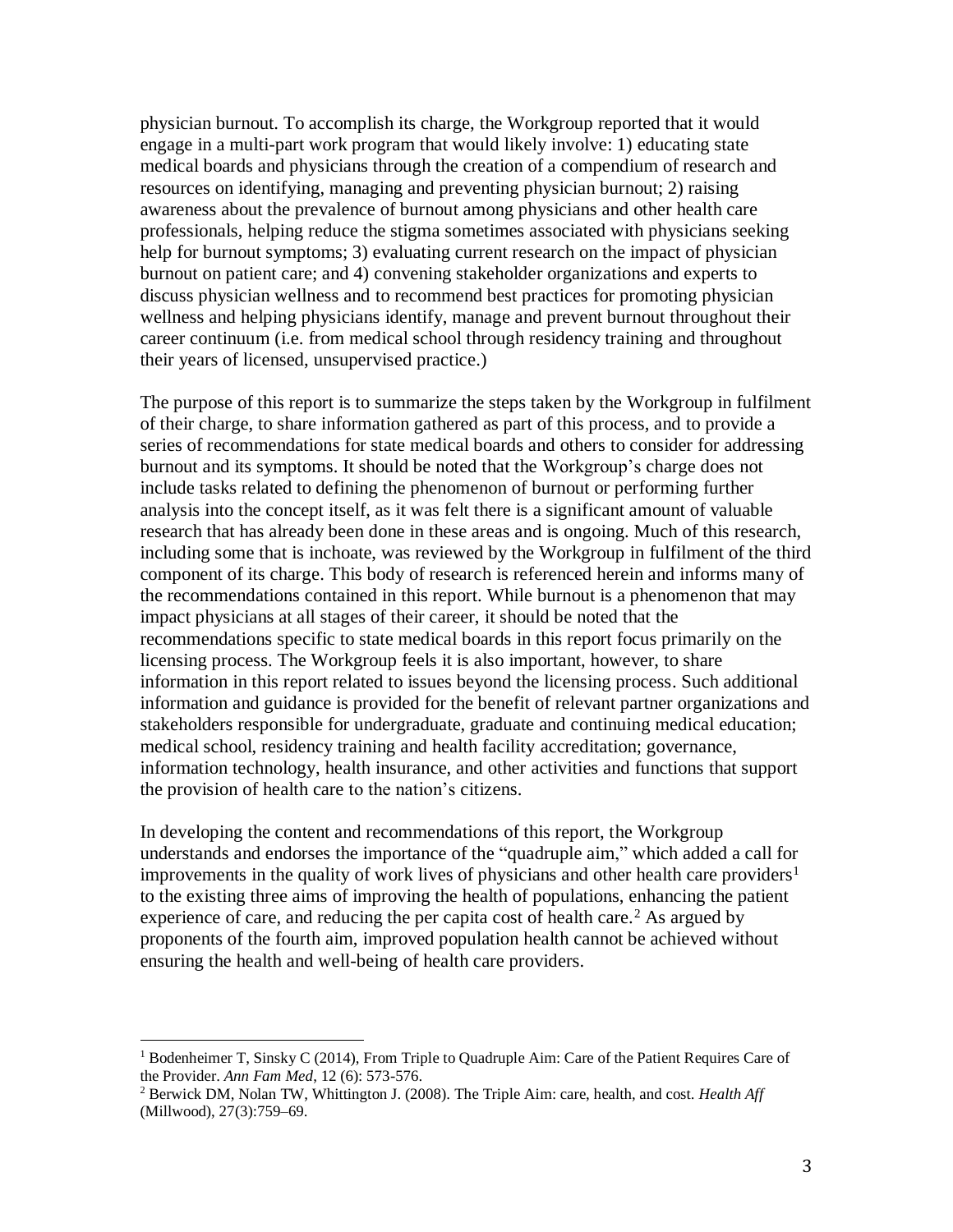Several definitions have been applied to the phenomenon of physician burnout and, for the purposes of this report, it is considered a psychological response that may be experienced by doctors exposed to chronic situational stressors in the health care practice environment. This is characterized by overwhelming exhaustion, feelings of cynicism and detachment from work, and a sense of ineffectiveness and lack of accomplishment.<sup>3</sup> While burnout's manifestations and consequences vary widely, they could result in significant harm to patients.

It has been widely reported for more than a decade that nearly 100,000 preventable medical errors occur in the United States each year. <sup>4</sup> More recent findings suggest that between 210,000 and 400,000 deaths each year are associated with preventable harm.<sup>5</sup> Many of these errors may be attributed to physician burnout and its drivers, such as excessive caseloads, negative workplace culture, poor work-life balance, or perceived lack of autonomy in one's work.<sup>6</sup> Burnout affects a significant proportion of the U.S. physician workforce. A 2012 study conducted by Shanafelt and colleagues showed that 45.5% of surveyed physicians demonstrated at least one symptom of burnout.<sup>7</sup> When this study was repeated three years later with a different sample, the authors demonstrated that burnout and work-life dissatisfaction had increased by 9% over the three year period.<sup>8</sup> In addition to obvious risks to patient safety, an alarming and extreme result of physician burnout has been the disproportionate (relative to the general population) levels of suicide in recent years by physicians, medical residents and even medical students.<sup>9,10</sup> One is hard-pressed to find a phenomenon that negatively affects a broader array of stakeholders in health care than burnout. It impacts providers from all health professions. State medical boards' duty to protect the public, in this regard, also includes a responsibility to ensure the wellness of its licensees.

 $\overline{a}$ 

<sup>3</sup> Maslach, C., Jackson, S.E. (1981). The Measurement of Experienced Burnout. *Journal of Occupational Behavior*, 2(2):99-113. See also, Maslach C, Jackson SE, Leiter MP. *(*1996). *Maslach Burnout Inventory Manual. 3rded*. and Maslach C, et al. (2001). Job Burnout. *Annu Rev Psychol*, 52:397–422.

<sup>4</sup> Kohn LT, Corrigan J, Donaldson MS. (2000). To Err Is Human: Building a Safer Health System. Washington, DC: National Academies Press (US).

<sup>5</sup> James JT. (2013). A New, Evidence-based Estimate of Patient Harms Associated with Hospital Care. *Journal of Patient Safety***,** 9(3):122-128.

<sup>6</sup> Shanafelt TD, Noseworthy JH. (2016). Executive leadership and physician well-being: Nine

organizational strategies to promote engagement and reduce burnout. *Mayo Clin Proc*, 92:129-146.

<sup>7</sup> Shanafelt TD, et al. (2012). Burnout and satisfaction with work-life balance among US physicians relative to the general US population. *Archives of Internal Medicine*, 172(18):1377-1385.

<sup>8</sup> Shanafelt TD, Hasan O, Dyrbye L, et al. (2015). Changes in burnout and satisfaction with work-life balance in physicians and the general US working population between 2011 and 2014. *Mayo Clin Proc,*  90:1600-1613.

<sup>9</sup> Rubin R. (2014). Recent Suicides Highlight Need to Address Depression in Medical Students and Residents. *JAMA,* 312(17):1725-1727.

<sup>&</sup>lt;sup>10</sup> Gold KJ, Sen A, Schwenk TL. (2013). Details on suicide among US physicians: data from the National Violent Death Reporting System. *Gen Hosp Psych,* 35:45-49.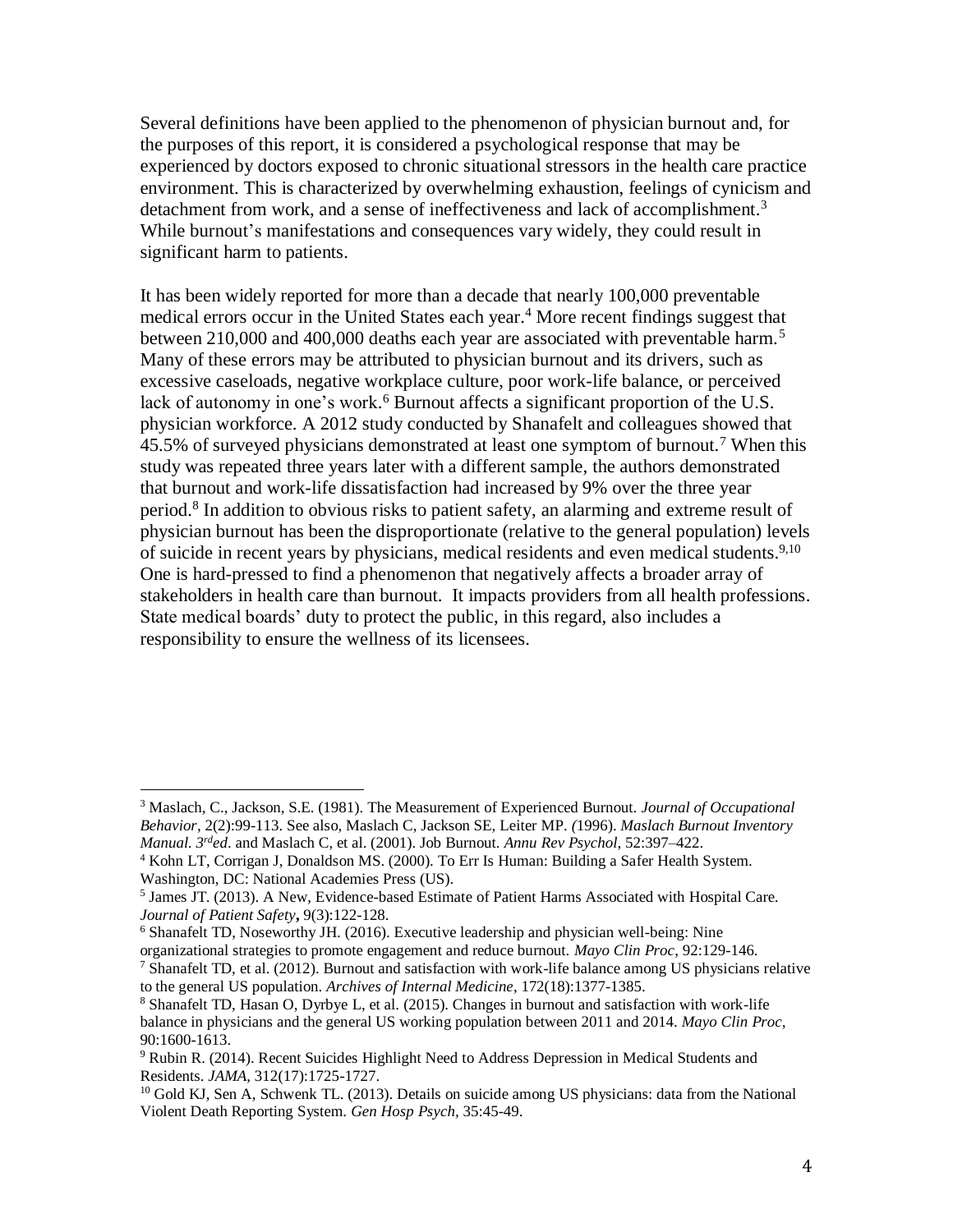#### **Features and Consequences of Burnout:**

 $\overline{a}$ 

Physicians experiencing burnout, according to the medical literature, exhibit a wide array of signs, symptoms and related conditions, including fatigue, loss of empathy, detachment, depression, and suicidal ideation. The three principal components of burnout are widely described in the medical literature as emotional exhaustion, depersonalization, and diminished feelings of personal accomplishment.<sup>11</sup> Many of these symptoms are also said to be linked to low levels of career satisfaction.

Career satisfaction may be diminished by even a single influencing factor. Unreasonable increases in workload, for example, may quickly lead to dissatisfaction with one's career. Loss of job satisfaction has been noted as both a primary contributor to burnout as well as a contributor to its further progression.<sup>12</sup> Burnout has specifically been found to be the single greatest predictor of surgeons' satisfaction with career and choice of specialty. <sup>13</sup> It may also be a significant contributor to increased rates of suicidal ideation among both physicians<sup>14</sup> and medical students.<sup>15</sup>

Physicians experiencing manifestations of burnout are also reported to be more prone to engage in unprofessional behavior,  $16$  commit surgical or diagnostic medical errors,  $17,18,19$ and lose the trust<sup>20</sup> of their patients, while also decreasing their satisfaction.<sup>21</sup> At a time when there is compelling evidence of a shortage of qualified practicing physicians in many parts of the United States, losing additional physicians to early or unnecessary retirement would have a detrimental impact on patient access to care across the country. As the American Medical Association's Policy on Physician Health and Wellness states,

<sup>11</sup> Maslach C, Schaufeli WB, Leiter MP. (2001). Job burnout. *Annual Review of Psychology,* 52:397-422. <sup>12</sup> Mirvis DM, Graney MJ, Kilpatrick AO. (1999). Burnout among leaders of the Department of Veterans Affairs medical centers: contributing factors as determined by a longitudinal study. *J Health Hum Serv Adm,* 21:390-412, and Mirvis DM, Graney MJ, Kilpatrick AO. (1999). Trends in burnout and related measures of organizational stress among leaders of Department of Veterans Affairs medical centers. *J Healthc Manag*, 44(5):353-365. (Via Chopra SS. (2004). JAMA, 291(5):633).

<sup>13</sup> Shanafelt TD, et al. (2009). Burnout and Career Satisfaction among American Surgeons. *Annals of Surgery*, 250(3):463-471.

<sup>14</sup> Shanafelt TD, Balch CM, Dyrbye LN, et al. (2011). Suicidal ideation among American surgeons. *Arch Surg*, 146:54-62.

<sup>15</sup> Schwenk TL, Davis L, Wimsatt LA. (2010). Depression, stigma, and suicidal ideation in medical students. *JAMA*, 304(11): 1181-1190.

<sup>&</sup>lt;sup>16</sup> Dyrbye LN, Massie FS, Jr., Eacker A, et al. (2010). Relationship between burnout and professional conduct and attitudes among US medical students. *JAMA,* 304: 1173-1180.

<sup>&</sup>lt;sup>17</sup> Privitera MR, et al. (2015). Physician Burnout and Occupational Stress: An inconvenient truth with unintended consequences. *Journal of Hospital Administration*, 4(1).

<sup>&</sup>lt;sup>18</sup> Shanafelt TD, Balch CM, Bechamps G, et al. (2010). Burnout and medical errors among American surgeons. *Ann Surg,* 251:995-1000.

<sup>&</sup>lt;sup>19</sup> West CP, Huschka MM, Novotny PJ, et al. (2006). Association of perceived medical errors with resident distress and empathy: a prospective longitudinal study. *JAMA*, 296(9):1071-1078.

<sup>&</sup>lt;sup>20</sup> Haas JS, Cook EF, Puopolo AL, Burstin HR, Cleary PD, Brennan TA. (2000). Is the professional satisfaction of general internists associated with patient satisfaction? *J Gen Intern Med*, 15(2):122-128.

<sup>&</sup>lt;sup>21</sup> Anagnostopolous F, Liolios E, Persefonis G, Slater J, Kefetsios K, Niakas D. (2012). Physician burnout and patient satisfaction with consultation in primary health care settings: evidence of relationships from a one-with-many design. *J Clin Psychol Med Settings*. 19(4):401-410.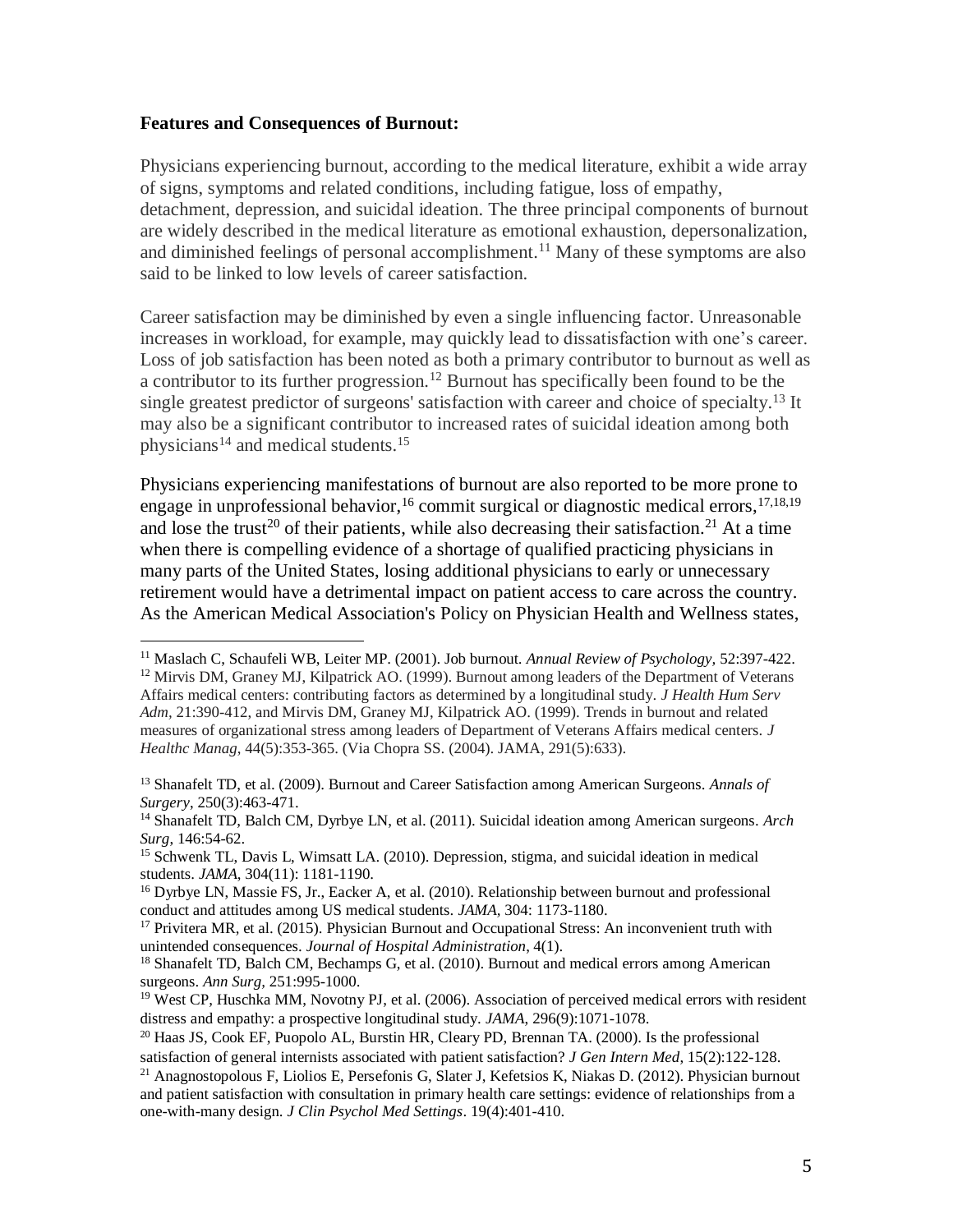"When health or wellness is compromised, so may be the safety and effectiveness of the medical care provided."<sup>22</sup>

## **Factors Contributing to Burnout:**

While a large proportion of physicians are said to experience burnout and its correlates, they do not always experience it in the same way or for the same reasons. Physicians may be predisposed to burnout because of personality traits that led them to pursue a medical career in the first place, such as perfectionism, self-denial, and compulsiveness. These are traits that are said to be common among practicing physicians. Predisposition to burnout may be stronger in instances where personal factors such as denial of personal vulnerability, tendencies to delay gratification, or excess feelings of guilt are layered onto these aforementioned personality traits. While burnout is a distinct phenomenon from mental illness and substance use disorders, the latter two issues can play a compounding role in a physician's struggle with burnout, making the identification and effective treatment of its symptoms or causes even more difficult.<sup>23</sup>

It is a common misconception that physicians are more susceptible to suffering from burnout at later stages in their career, presumably from fatigue and aging. In fact, research has demonstrated that physicians in the middle of their careers are at the highest risk for burnout.<sup>24</sup> Education and training also appear to be critical peak times for physicians, physicians-in-training or medical students to suffer from burnout.25,26

The environment in which physicians work, including their choice of specialty, also plays a significant role in contributing to burnout. Shanafelt and colleagues have shown substantial differences in burnout rates by specialty, although changes in the highest and lowest rates were noted between  $2011^{27}$  and  $2014<sup>28</sup>$  The control, or lack thereof, that physicians have over their work environment plays a significant role in predisposition to burnout. This may explain why emergency medicine is frequently found at or near the top of the list of medical and surgical specialties with the highest proportion of physicians experiencing burnout. Emergency physicians often work in environments that are highdemand and low-control.<sup>29</sup> While finding meaning in one's work has long been claimed

 $\overline{a}$ 

<sup>22</sup> *Code of Medical Ethics*, (2016). American Medical Association, Opinion 9.3.1.

 $23$  Oreskovich M, Kaups K, Balch C, et al. (2011). The prevalence of alcohol use disorders among American surgeons. *Arch Surg*, 147:168-174.

<sup>24</sup> Dyrbye LN, et al. (2013). Physician satisfaction and burnout at different career stages. *Mayo Clinic Proceedings*, 88(12):1358-1367.

 $^{25}$  Dyrbye LN, Shanafelt TD. (2016). A narrative review on burnout experienced by medical students and residents. Med Educ, 50:132-149.

<sup>&</sup>lt;sup>26</sup> Dyrbye LN, et al. (2014). Burnout among U.S. medical students, residents, and early career physicians relative to the general U.S. population. *Academic Medicine*, 89(3):443-451.

 $27$  Shanafelt TD, et al. (2012). Burnout and satisfaction with work-life balance among US physicians relative to the general US population. *Archives of Internal Medicine,* 172(18):1377-1385.

 $^{28}$  Shanafelt TD, Hasan O, Dyrbye L, et al. (2015). Changes in burnout and satisfaction with work-life balance in physicians and the general US working population between 2011 and 2014. *Mayo Clin Proc,*  90:1600-1613.

 $^{29}$ <https://www.medpagetoday.com/emergencymedicine/emergencymedicine/54916>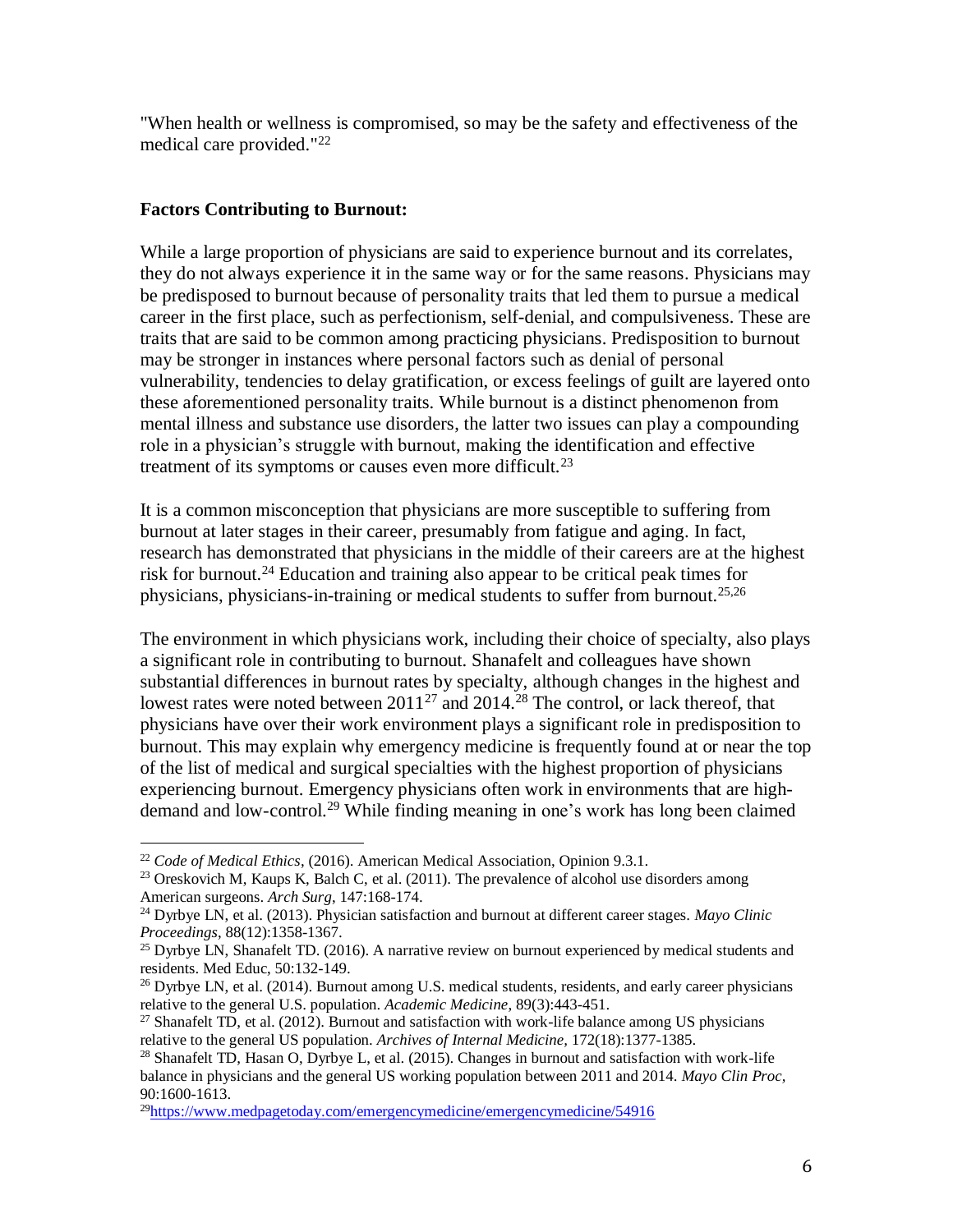to be the antidote to burnout,<sup>30</sup> it may be difficult to find such meaning absent an adequate degree of control over one's work environment.

The movement towards maximal standardization of processes, often labeled a phenomenon of "deprofessionalization," is also claimed to be a contributor to burnout among physicians. There is worry among some professionals, in medicine and other health care fields, that an expectation for rigid adherence to guidelines will replace what were formerly considered the more elegant, artistic and satisfying aspects of medical practice.<sup>31</sup> These movements need not be perceived as threats to physician autonomy or to the exercise of professional judgment. Rather, embracing evidence-based medicine, focusing on the value of care that is provided, and celebrating increasingly positive outcomes can contribute to great improvements in patient and population health. Professional judgment will continue to play an important role in realizing these improvements.

Frustrations have also been voiced in relation to the move in health care delivery away from paper-based records to electronic health records (EHRs). Many physicians have expressed dissatisfaction with the intrusiveness and complexity of EHR use and the limits this sometimes places on the ways in which they are able and capable of effectively documenting treatment decisions and provision of care.<sup>32</sup> These frustrations exist in addition to those related to the often complex, redundant, or non-intuitive methods of data entry and other elements of medical record keeping associated with EHRs, 33,34,35 as well as the fact that most systems are not yet fully interoperable. However, complaints made about particular aspects of an evolving or disruptive technology should not be interpreted as calls to abandon the important gains in patient safety, professional communication, and even efficiency that have been brought about by the introduction and implementation of EHR systems. Rather, they should be interpreted as important user feedback that may contribute to ongoing improvement of such technology.

The constantly changing and evolving nature of medicine, as well as the challenges faced by the American health care system itself, also appear to be affecting the way many physicians feel within their professional roles. A recent study reported that 65% of physicians who were surveyed predicted an ongoing deterioration in the quality of health care that they deliver, which in turn has been attributed, in part, to the erosion of

<sup>30</sup> Sotile W. (2002). *The Resilient Physician*.

<sup>31</sup> Aasland OG. (2015). Healthy Doctors – Sick Medicine. *Professions and Professionalism*, 5(1). <sup>32</sup> Friedberg MW, et al. (2013). Factors Affecting Physician Professional Satisfaction and Their

Implications for Patient Care, Health Systems, and Health Policy. RAND Corporation, [https://www.rand.org/pubs/research\\_reports/RR439.html.](https://www.rand.org/pubs/research_reports/RR439.html)

<sup>&</sup>lt;sup>33</sup> Arndt BG, et al. (2017). Tethered to the EHR: Primary Care Physician Workload Assessment Using EHR Event Log Data and Time-Motion Observations. *Ann Fam Med*, 15(5):419-426.

<sup>&</sup>lt;sup>34</sup> Levinson J, Price BH, Saini V. (2017). Death By A Thousand Clicks: Leading Boston Doctors Decry Electronic Medical Records. Common Health, [http://www.wbur.org/commonhealth/2017/05/12/boston](http://www.wbur.org/commonhealth/2017/05/12/boston-electronic-medical-records)[electronic-medical-records.](http://www.wbur.org/commonhealth/2017/05/12/boston-electronic-medical-records)

<sup>&</sup>lt;sup>35</sup> Sinsky C, et al. (2016) Allocation of Physician Time in Ambulatory Practice: A Time and Motion Study in 4 Specialties. *Ann Intern Med*. 165:753-760.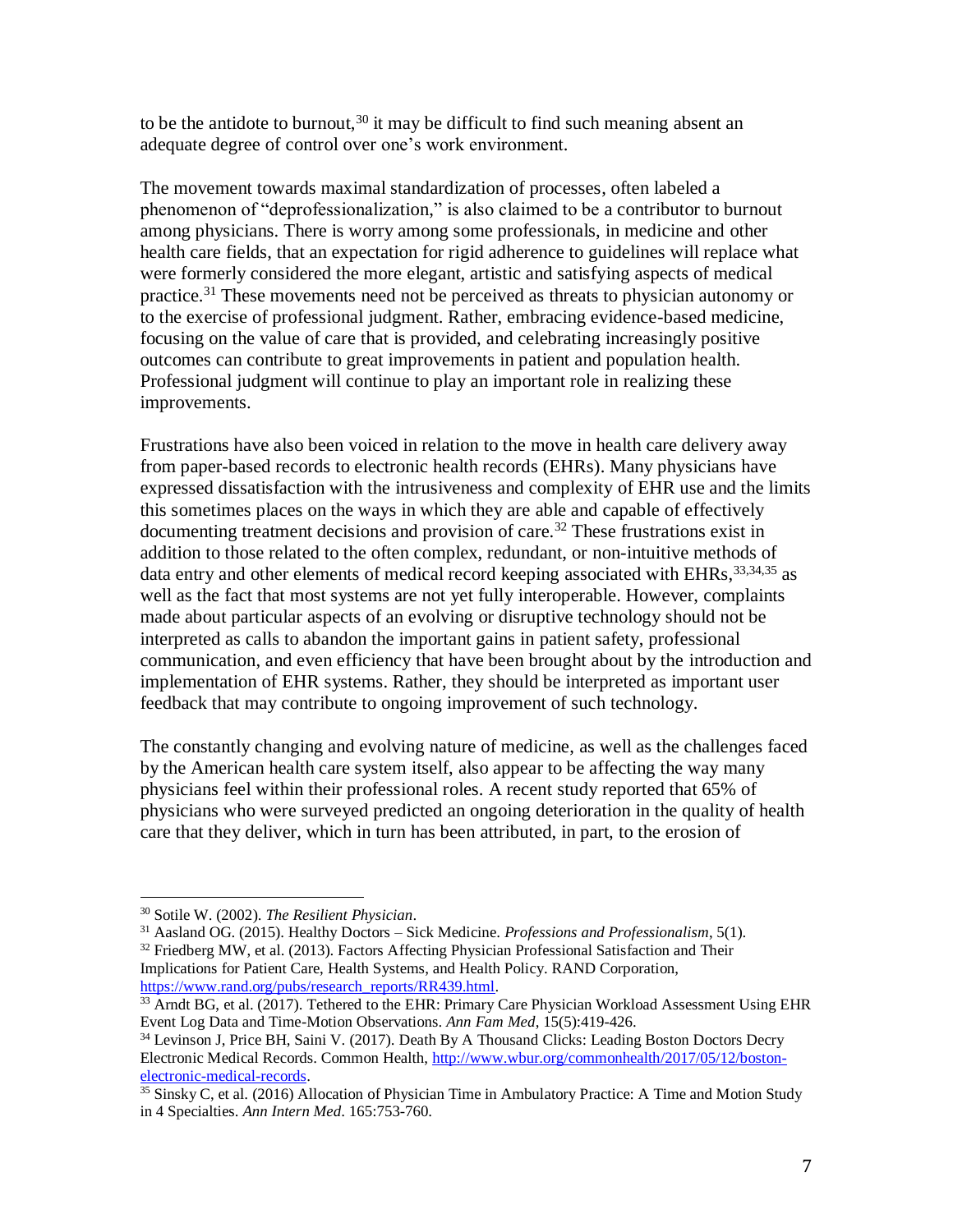physician autonomy. <sup>36</sup> When evolving requirements are layered onto new expectations with regard to technology, quality reporting, increased clinical volume, and numerous other initiatives required by payers, employers, and even state medical boards, it may not be surprising that physicians are experiencing burnout at alarming rates. While many of the initiatives that place additional burdens on physicians are grounded in strong rationales related to patient safety and quality care, the burnout resulting from their combined effect may actually inhibit the success of the initiatives themselves.<sup>37</sup> This should certainly bring pause to those charged with implementing initiatives and requirements to carefully evaluate their effectiveness, unintended consequences, and potential burden, but also to communicate their goals and perceived value. The reaction of the profession to the ongoing changes that are occurring may also indicate particular attitudes within the culture of medicine that would benefit from further discussion, as would support to integrate positive change into practice.

Burnout is not always related to stressors arising in a physician's work environment or to a physician's character traits. Family issues, personal and professional relationships, financial pressures, insufficient work-life balance, or other external stressors may also contribute to burnout. Efforts aimed at the identification, treatment, or prevention of burnout must, therefore, approach the issue from a broad enough perspective to take all of these factors into account.

#### **Challenges and Barriers to Addressing Burnout:**

 $\overline{\phantom{a}}$ 

While there has been a promising rise in the number of peer-reviewed research publications addressing the topic of physician burnout, in the academic medical literature, popular media and so-called gray literature (e.g., white papers, position statements, organizational reports), there seems to be a perceived lack of resources available to identify and address the issue. This perception may be misguided, however, since several academic institutions, health systems, medical specialty societies, independent physicians, physician health programs, and state medical boards make many useful, highquality resources available (See Appendix A.). While more resources would be beneficial to physicians, and ultimately their patients, their development should be complemented with efforts aimed at highlighting best practices. Research is also needed to identify how sources of burnout might differ for male and female physicians in order that resources may be appropriately tailored. A more coordinated effort to raise awareness not only about the issue of physician burnout but also about resources for ameliorating related circumstances may also serve to reduce stigma and facilitate identification and treatment. It may also help improve systems issues that impact burnout by improving communication, team building, and collaboration within and among health care

<sup>36</sup> Emanuel EJ, Pearson SD. (2012). Physician autonomy and health care reform. *Journal of the American Medical Association*, *307*(4), 367-368.

<sup>37</sup> Dyrbye LN, Shanafelt TD. (2011). Physician Burnout: A Potential Threat to Successful Health Care Reform. *JAMA 305(19):2009-2010*.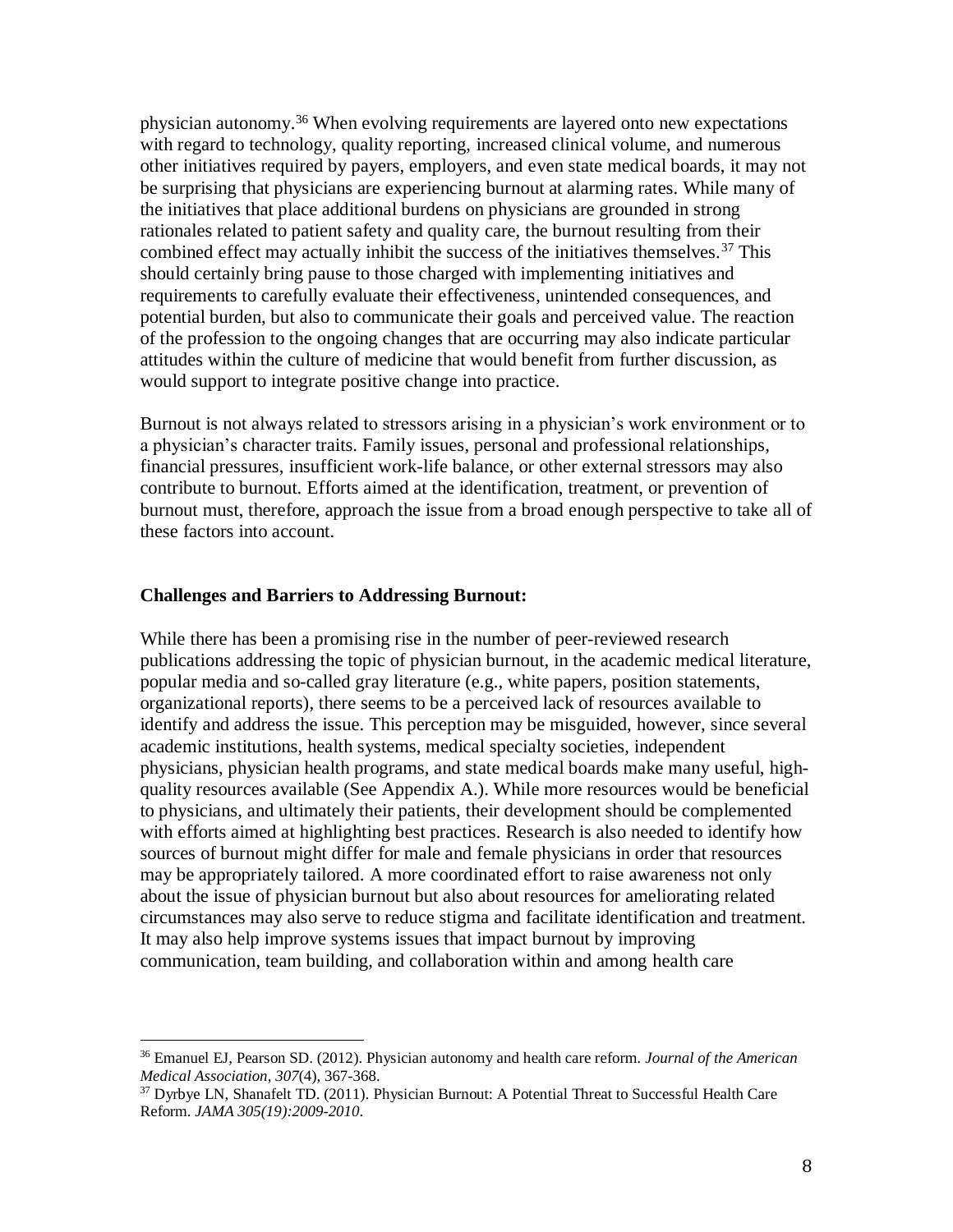professions. Broader awareness may also better equip physicians in their capacity as leaders to improve circumstances for those with whom they work.<sup>38</sup>

Many physicians are reluctant to seek help for burnout or any of its many underlying causes for fear that they will be perceived as weak or unfit to practice medicine by their colleagues or employers, or because they assume that seeking such care may have a detrimental effect on their ability to renew or retain their state medical license, arguably the most important credential a physician receives during their professional career.<sup>39,40,41,42,43</sup> This stigma may be felt as early as medical school,<sup>44</sup> a particularly dangerous cultural feature in a population where symptoms of anxiety and depression have been found to be more prevalent than in the general population.<sup>45</sup> In a study by Dyrbye and colleagues, it was found that only a third of the medical students experiencing features of burnout sought help and that stigma was seen as a barrier for those who chose not to seek help.<sup>46</sup> The same reluctance is seen with respect to helpseeking for other types of stigmatized suffering such as depression, substance use disorders, or suicidal ideation.<sup>47</sup> Without adequate modeling of appropriate self-care behaviors among faculty mentors, progress at stigma reduction will likely be slow. Further, while there are laudable examples of programs at academic medical centers across the country which responsibly offer accessible, complementary, private, and confidential counselling to medical students,<sup>48</sup> these programs are by no means widely available.

Privacy and confidentiality of a physician's health and treatment history is important to allow those in need of help to come forward without fear of punishment, disciplinary

<sup>40</sup> Federation of State Medical Boards. (2011). Policy on Physician Impairment.

 $\overline{\phantom{a}}$ 

<sup>47</sup> Dyrbye LN, et al. (2017). Medical Licensure Questions and Physician Reluctance to Seek Care for Mental Health Conditions. *Mayo Clin Proc*, 92(10):1486-1493.

<sup>&</sup>lt;sup>38</sup> Shanafelt TD, et al. (2015). Impact of Organizational Leadership on Physician Burnout and Satisfaction, *Mayo Clinic Proceedings*, 90(4):432-440.

<sup>39</sup> Chew-Graham CA, et al. (2003). 'I wouldn't want it on my CV or their records': medical students' experiences of help-seeking for mental health problems. *Medical Education*, 37(10):873–880.

<sup>&</sup>lt;sup>41</sup> Guille C, et al. (2010). Utilization and Barriers to Mental Health Services Among Depressed Medical Interns: A Prospective Multisite Study, *Journal of Graduate Medical Education*, 2(2):210-214.

 $42$  Gold K, et al. (2016). "I would never want to have a mental health diagnosis on my record": A survey of female physicians on mental health diagnosis, treatment, and reporting. *General Hospital Psychiatry,* 43:51–57.

<sup>&</sup>lt;sup>43</sup> Dyrbye LN, et al. (2017). Medical Licensure Questions and Physician Reluctance to Seek Care for Mental Health Conditions. *Mayo Clin Proc*, 92(10):1486-1493.

<sup>44</sup> Schwenk TL, et al. (2010). Depression, Stigma, and Suicidal Ideation in Medical Students. *JAMA,*  304(11):1181-1190.

<sup>45</sup> Rotenstein LS, Ramos MA, Torre M, et al. (2016). Prevalence of depression, depressive symptoms, and suicidal ideation among medical students, a systematic review and meta-analysis. *JAMA,* 316(21):2214- 2236.

<sup>46</sup> Dyrbye LN, et al. (2015). The Impact of Stigma and Personal Experiences on the Help-Seeking Behaviors of Medical Students with Burnout. *Academic Medicine*, 90(7):961-969.

<sup>&</sup>lt;sup>48</sup> Examples include the HEAR Program at UC San Diego (available to everyone at the UCSD Health System, not only medical students), the Henderson Student Counseling Center at Nova Southeastern University, the Wellness Resources offered at Oregon Health and Science University, and the Medical Student Counseling and Wellness Center at the Herbert Wertheim College of Medicine, Florida International University.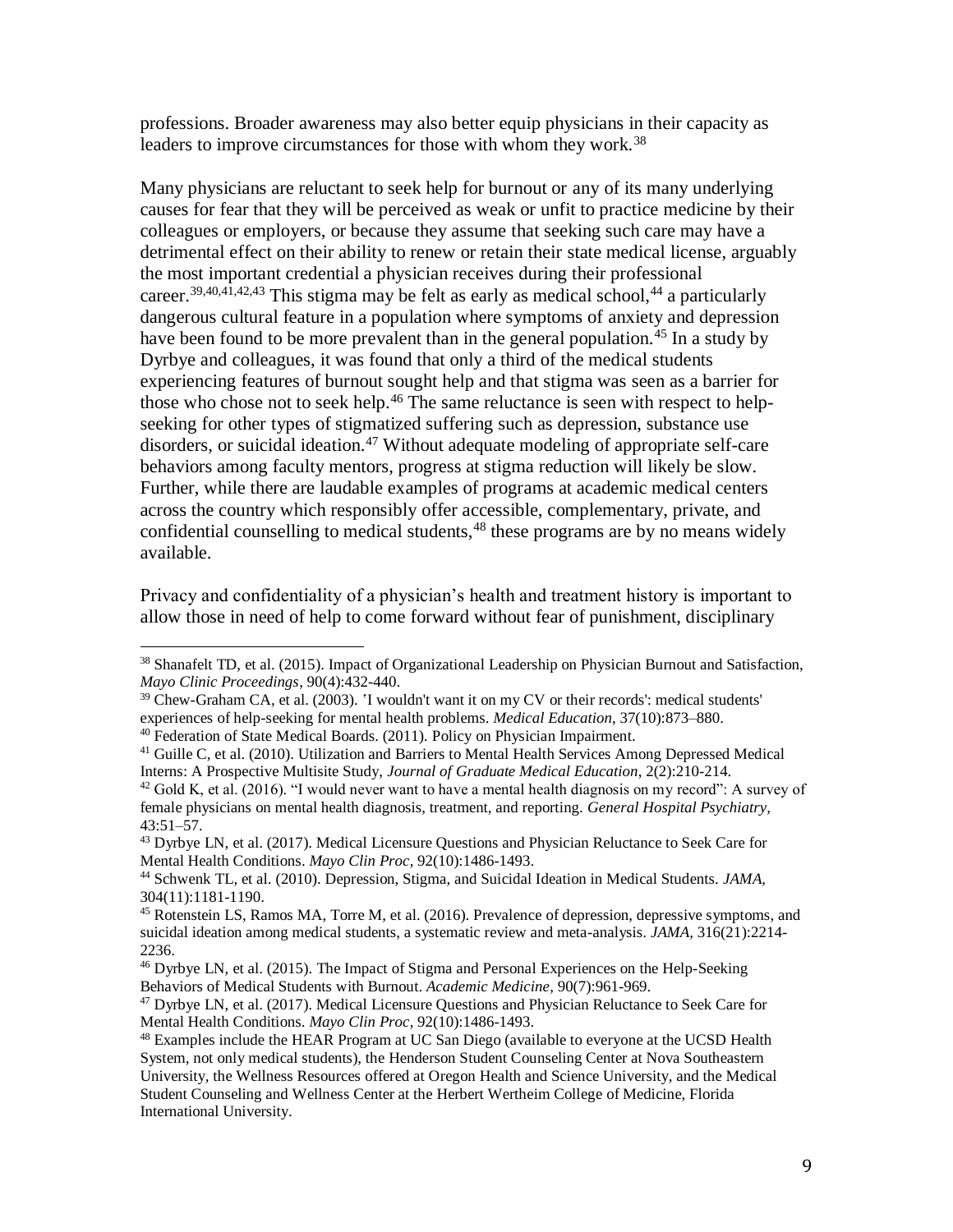action, embarrassment or professional isolation. The use of confidential services whenever possible in lieu of regulatory awareness is preferred in order to mitigate fear of negative impacts on licensure, employment, or collegial relationships. When confidential services are not utilized, it is less likely licensees will receive early intervention and appropriate treatment, thereby foregoing opportunities for early detection of potentially impairing illness or recovery.

Funding for important programs and initiatives such as those identified above is often difficult to obtain. However, there is a growing body of research that identifies the cost savings for hospitals and employers associated with providing them, particularly when costs associated with medical errors and lower quality of care attributed to burnout are mitigated, as are high turnover rates, absenteeism, and loss of productivity.<sup>49</sup>

Another challenge to identifying and addressing burnout is the fact that the associated stigma may reduce the degree to which the phenomenon itself is discussed. This impacts not only a physician's own willingness to discuss or seek help for burnout, but also the willingness of fellow physicians to address or report instances of impairment among their colleagues, especially that which unduly risks the safety of patients. While the duty to report impairment or incompetence and the duty to encourage help-seeking may seem to conflict, in that a fear of being reported could cause a physician to conceal problems and avoid help, the duty to report is actually based on principles of patient safety and ethics. The duty to report also aims to assist physicians in seeking the help they need in order to continue practicing safely.

In addition to the cultural stigma associated with admitting experiences of burnout, recent research has shed light on the potential impact of licensure and license renewal processes of state medical boards that may discourage treatment-seeking among physicians.<sup>50,51</sup> State medical boards may inadvertently discriminate unfairly against physicians suffering from mental illness or substance use disorders, or against those who choose to take a leave of absence from practice to prevent or recover from burnout. The very presence of application questions for medical licensure or licensure renewal may stigmatize those suffering from mental and behavioral illnesses for which physicians might otherwise seek care. In fact, questions about substance abuse and mental illness on state medical licensure renewal applications have nearly doubled between 1996 and 2006.<sup>52</sup> While information about a physician's health status (both mental and physical) may be essential to a state medical board's solemn duty to protect the public, the FSMB has previously noted that a history of mental illness or substance use does not reliably predict future risk

<sup>49</sup> Shanafelt T, Goh G, Sinsky C. (2017). The Business Case for Investing in Physician Well-Being. *JAMA Intern Med*. 177(12):1826-1832.

 $50$  Gold K, et al. (2016). "I would never want to have a mental health diagnosis on my record": A survey of female physicians on mental health diagnosis, treatment, and reporting. *General Hospital Psychiatry,* 43:51–57.

<sup>&</sup>lt;sup>51</sup> Dyrbye LN, et al. (2017). Medical Licensure Questions and Physician Reluctance to Seek Care for Mental Health Conditions. *Mayo Clin Proc*, 92(10):1486-1493.

<sup>52</sup> Polfliet SJ. (2008). A National Analysis of Medical Licensure Applications. *J Am Acad Psychiatry Law*, 36(3): 372.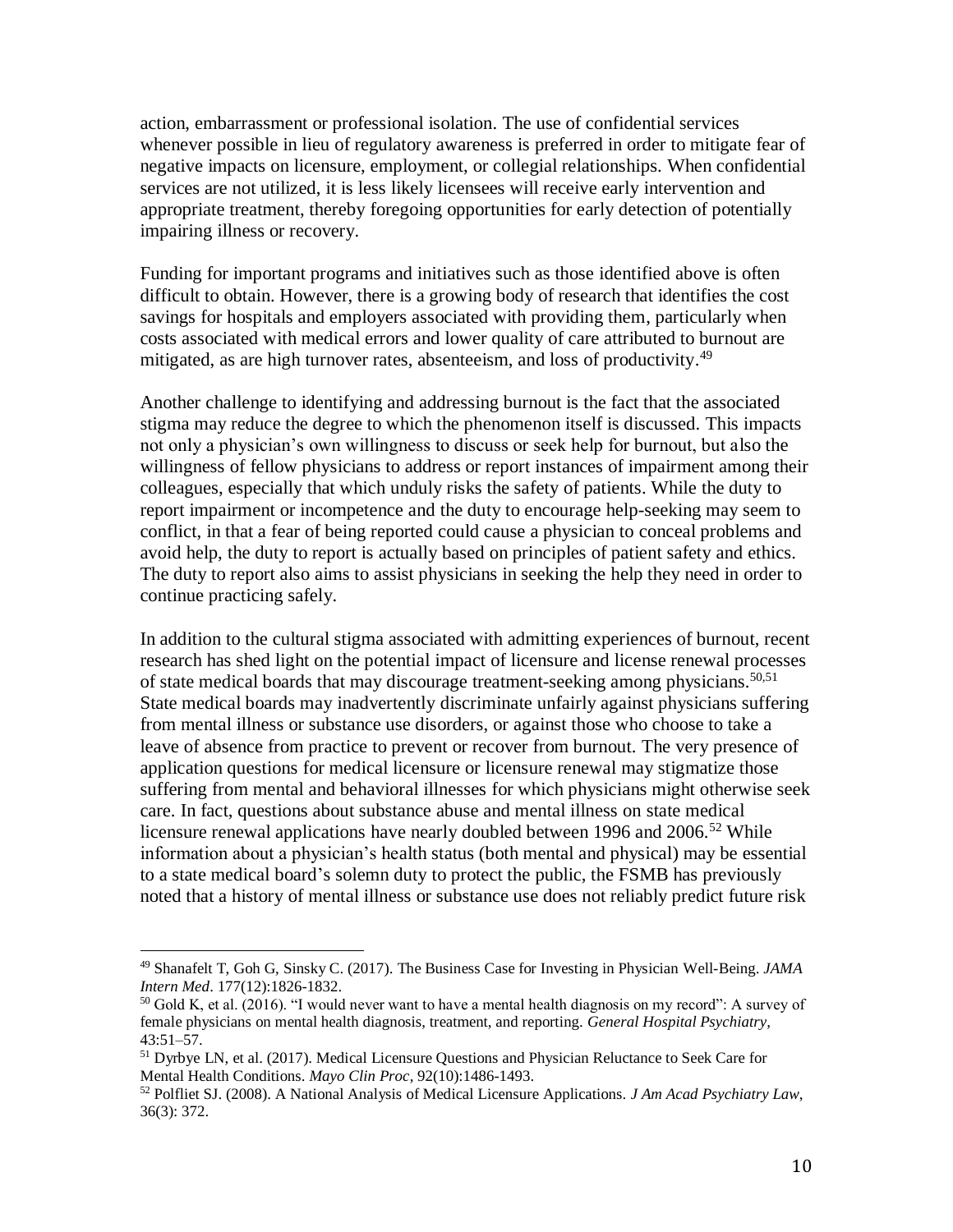to the public.<sup>53</sup> It is also very important to recognize that court interpretations of the Americans with Disabilities Act (ADA) have suggested that state medical boards should focus on current functional impairment rather than a history of diagnoses or treatment of such illness.<sup>54</sup>

In carrying out their duty to protect the public and ensure that only individuals who are fully qualified to practice medicine are granted licenses, state medical boards usually, and for good reasons, insist that they must have sufficient information with which to make medical licensure decisions. During the licensure granting process, state boards also work diligently to ensure that candidates for licensure (or renewal) provide a thorough assessment of their fitness to practice, balanced by protecting their rights as contained in ADA legislation. Fear among prospective and current licensees about potential limitations placed on their ability to practice medicine independently, however, or of their previous diagnoses or treatments somehow being made public despite HIPAA and other federal privacy and confidentiality laws, may cause some physicians to misrepresent personal information that is requested or not respond accurately at all to licensing application questions.<sup>55</sup> In such instances, paradoxically, the efforts of state medical boards to get comprehensive information may not yield the accurate information they seek about a physician's practice risks to patients. They may also discourage treatmentseeking among physicians, thereby increasing the degree of risk to patients presented by physicians experiencing conditions that remain undiagnosed or untreated.

#### **Recommendations:**

 $\overline{\phantom{a}}$ 

The majority of the recommendations that follow are designed for state medical boards to consider and pertain mainly to the inclusion and phrasing of questions on state medical licensing applications. Appropriately addressing the issue of physician burnout provides a unique opportunity for state medical boards to declare, directly or indirectly, that it is not only normal but anticipated and acceptable for a physician to feel overwhelmed from time to time and to seek help when appropriate. This is also an important opportunity for state medical boards to highlight and promote the benefits of physician health, both mental and physical, to help reduce stigma, to clarify related regulatory and reporting issues, promote patient safety and assure the delivery of quality health care. Physicians should feel safe about reporting burnout and be able to take appropriate measures to address it without fear of having their licensure status placed in jeopardy.

Safeguarding physician wellness and mitigating damage caused by burnout cannot be accomplished through isolated actions and initiatives by individual organizations alone. Coordinated efforts and ongoing collaboration will be essential not only for addressing

<sup>&</sup>lt;sup>53</sup> Federation of State Medical Boards. (2006). Federation of State Medical Boards: Americans With Disabilities Act of 1990. License Application Questions: A Handbook for Medical Boards.

<sup>54</sup> Polfliet SJ. (2008). A National Analysis of Medical Licensure Applications. *J Am Acad Psychiatry Law*, 36(3):373.

<sup>55</sup> Gold K, et al. (2016). "I would never want to have a mental health diagnosis on my record": A survey of female physicians on mental health diagnosis, treatment, and reporting. *General Hospital Psychiatry,* 43:51–57.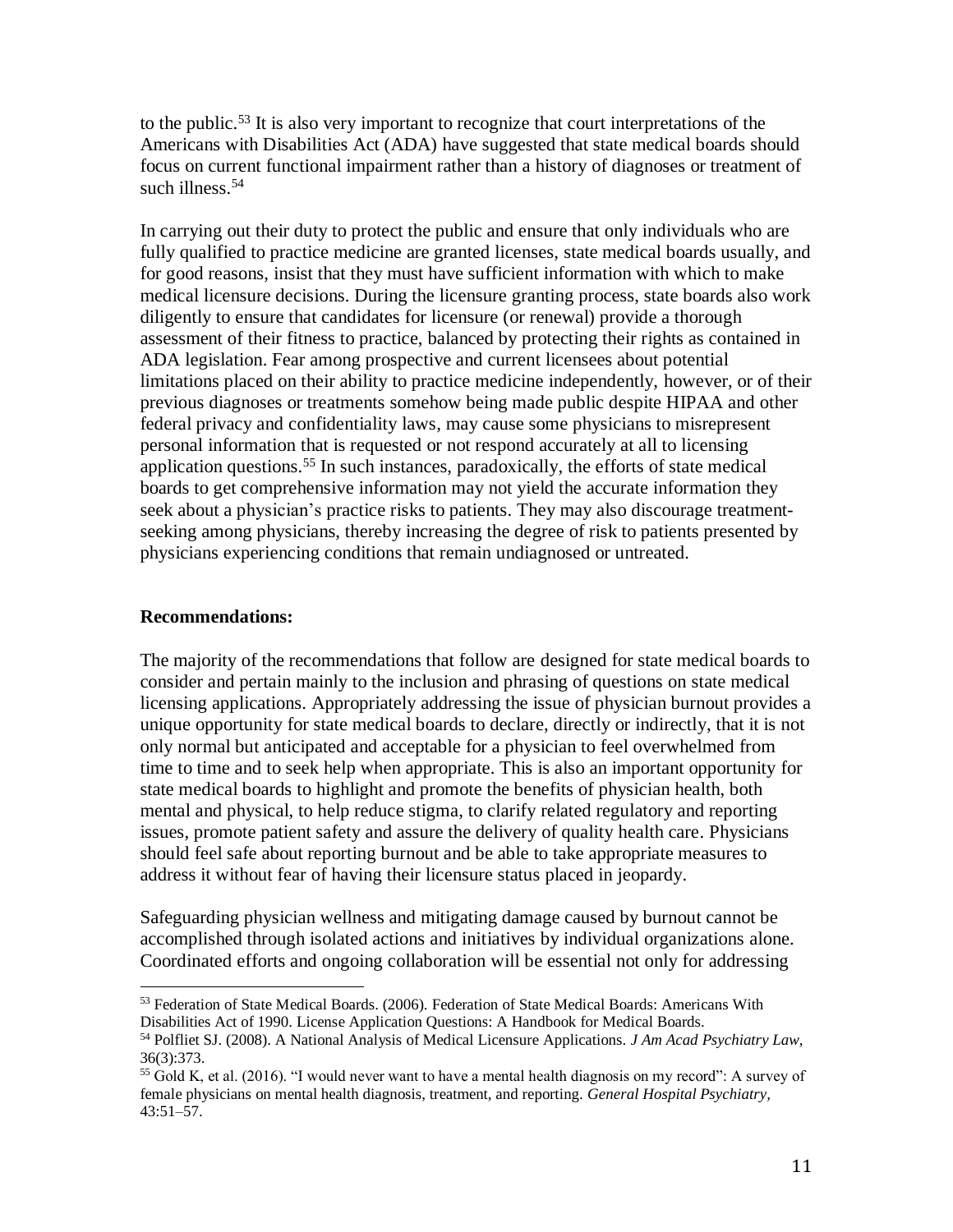the many systemic issues that contribute to burnout but also for ensuring that appropriate tools, resources, and programs are continuously in place and readily available to help physicians avoid and address burnout. As such, the FSMB also offers suggestions and recommendations to its partner organizations, many of which have been instrumental in furthering the FSMB's current understanding of burnout, its related features, and the role of the regulatory community in addressing and safeguarding physician health.

Ultimately, the Workgroup and the FSMB believe that a shared accountability model that includes several related responsibilities among regulatory, educational, systemic, organizational, and administrative stakeholders provides a promising way forward. The specific recommendations outlined below begin to address what such responsibilities should entail.

The FSMB recognizes its responsibility to help address physician burnout, not only through following its own recommendations and promoting the resources provided in this report, but also by continuing its collaborative efforts with partner organizations from across the wider health care community.

# **For State Medical Boards**:

- 1. The FSMB recommends that state medical boards review their medical licensure (and renewal) applications and **evaluate whether it is necessary to include probing questions about a physician applicant's mental health, addiction, or substance use**, and whether the information these questions are designed to elicit in the interests of patient safety may be obtained through means that are less likely to discourage treatment-seeking among physician applicants. For example, some boards subscribe to notification services such as the National Practitioner Data Bank's "Continuous Query" service or other data services that provide information about arrests or convictions, including for driving under the influence, within their states which can serve as a proxy finding for physician impairment. The FSMB also recommends in its *Essentials of a State Medical and Osteopathic Practice Act* that boards require applicants to satisfactorily pass a criminal background check as a condition of licensure.<sup>56</sup>
- 2. Where state medical boards strongly feel that questions addressing the mental health of physician applicants must be included on medical licensing applications, they should **carefully review their applications to ensure that appropriate differentiation is made between the illness with which a physician has been diagnosed and the impairments that may result**. Application questions must focus only on current impairment and not on illness, diagnosis, or previous treatment in order to be compliant with the Americans with Disabilities Act (ADA).

<sup>56</sup> Federation of State Medical Boards. (2015). *Essentials of a State Medical and Osteopathic Practice Act.*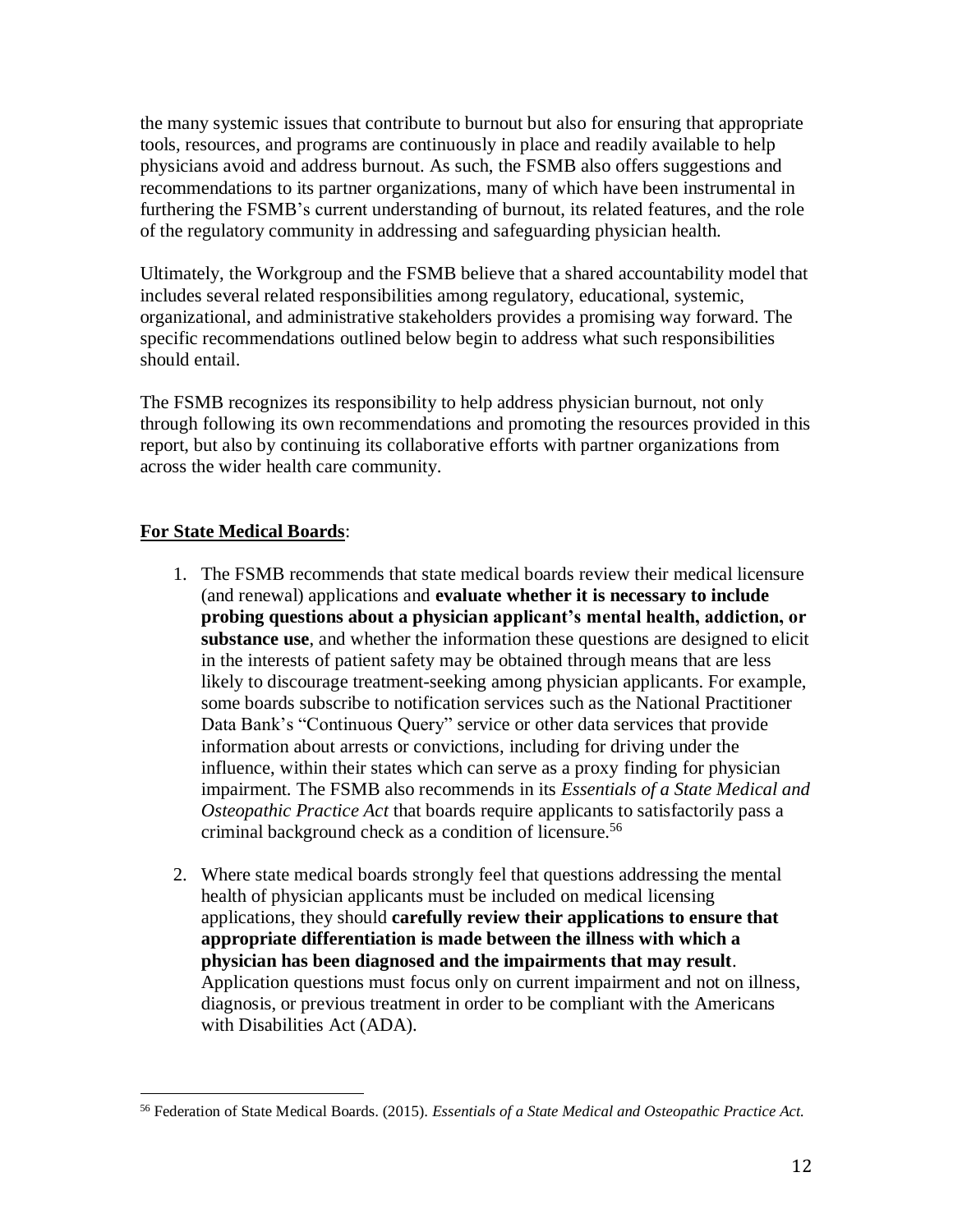3. The ADA requires licensure application questions to focus on the presence or absence of current impairments that are meaningful in the context of the physician's practice, competence, and ability to provide safe medical treatment to patients. **Applications must not seek information about impairment that may have occurred in the distant past and state medical boards should limit the time window for such historical questions to two years or less, though a focus on the presence or absence of current impairment is preferred.**

**Questions that address the mental health of the applicant should be posed in the same manner as questions about physical health,** as there is no distinction between impairment that might result from physical and mental illness that would be meaningful in the context of the provision of safe treatment to patients.

Where boards wish to retain questions about the health of applicants on licensing applications, **the FSMB recommends that they use the language:**  *Are you currently suffering from any condition for which you are not being appropriately treated that impairs your judgment or that would otherwise adversely affect your ability to practice medicine in a competent, ethical and professional manner?* **(Yes/No)**57,58

- 4. **The FSMB recommends that state medical boards consider offering the option of "safe haven non-reporting" to applicants for licensure who are receiving appropriate treatment for mental health or addiction**. While it is up to boards to determine what constitutes appropriate treatment, the FSMB recommends that physicians who are monitored by, and in good standing with, the recommendations of a state or territorial Physician Health Program (PHP) be permitted to apply for medical licensure or license renewal without having to disclose their diagnosis or treatment to the board. The option of safe haven nonreporting should only be offered when treatment received is commensurate with the illness being treated and has a reasonable chance of avoiding any resultant impairment.
- 5. **State medical boards should work with their state legislatures to ensure that the personal health information of licensees related to an illness or diagnosis is not publicly disclosed as part of a board's processes**. Information disclosed must relate only to impairment of professional abilities, medical malpractice, and professional misconduct.<sup>59</sup>

 $57$  American Psychiatric Association. (2015). Position statement on inquiries about diagnosis and treatment of mental disorders in connection with professional credentialing and licensing.

<sup>&</sup>lt;sup>58</sup> The American Psychiatric Association (APA) passed an Action Paper in November 2017, resolving to query state medical boards and notify them about their compliance with APA policy and the ADA.

 $59$  Center C, Davis M, Detre T, et al. (2003). Confronting depression and suicide in physicians: a consensus statement. *JAMA*, 289(23):3161–3166.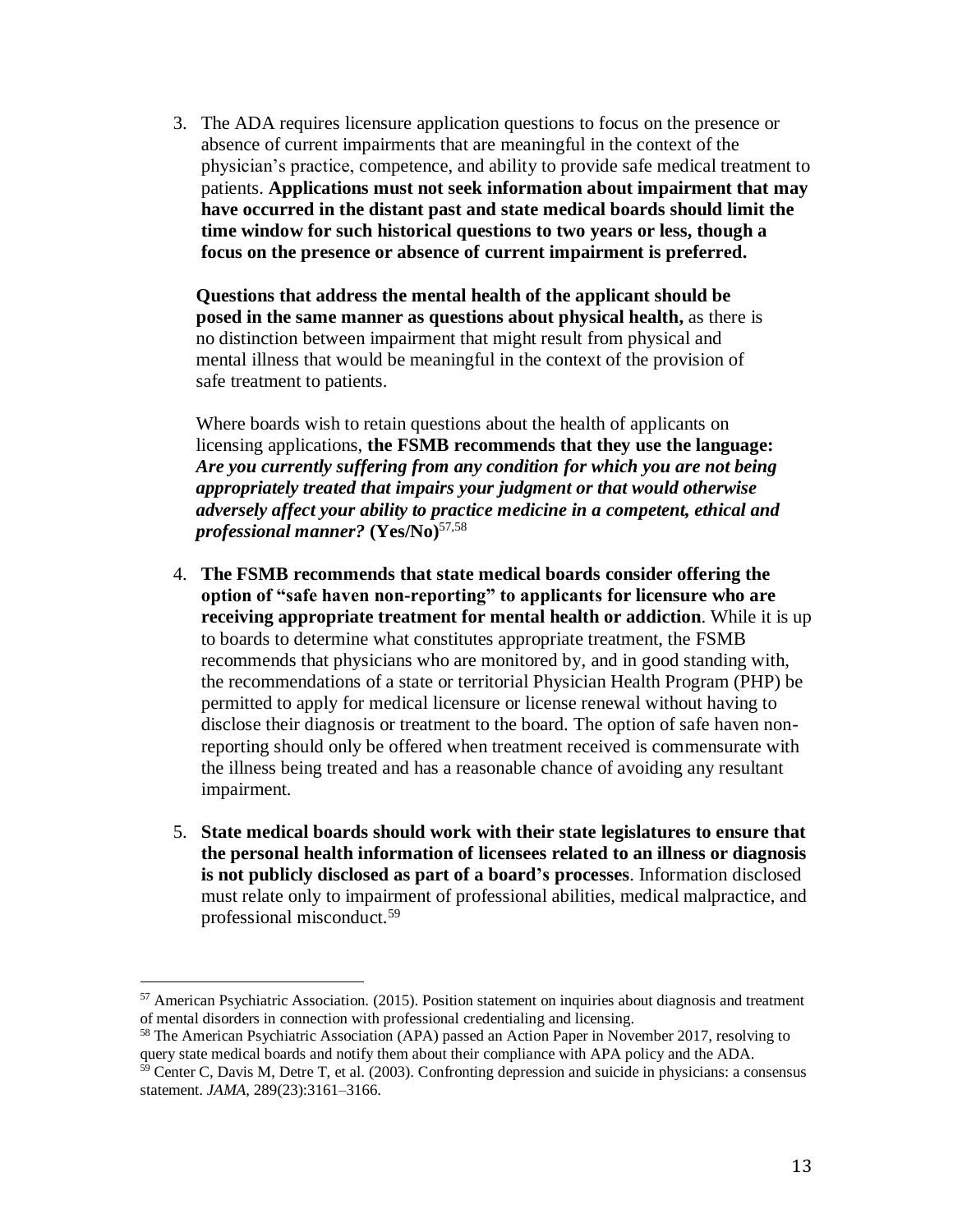- 6. **State medical boards should emphasize the importance of physician health, self-care, and treatment-seeking for all health conditions by including a statement to this effect on medical licensing applications, state board websites, and other official board communications**. Where appropriate, options for treatment and other resources should be made available, such as information about a state Physician Health Program (PHP), services offered through a county, state, or national medical society, and any other relevant programs. These means of communicating the importance of physician health and self-care are aimed at helping physicians with relevant information and resources but could also help raise awareness among patients of the importance of physician wellness and the threat of burnout to their doctors and their own care.
- 7. **State medical boards should clarify through communications, in print and online, that an investigation is not the same as a disciplinary undertaking**. Achieving an understanding of this distinction among licensees may help begin to dispel the stigma associated with reporting burnout and remove a barrier to physicians seeking help in times of need.
- 8. **State medical boards are encouraged to maintain or establish relationships with a PHP in their state and to support the use of data from these programs in a board's decision-making**.
- 9. **State medical boards should examine the policies and procedures currently in place for working with physicians who have been identified as impaired in a context that is meaningful for the provision of safe care to patients to ensure that these are fair, reasonable, and fit for the purpose of protecting patients. All such processes should be clearly explained and publicly available.**
- 10. **State medical boards should be aware of potential burdens placed on licensees by new or redundant regulatory requirements**. They should seek ways of facilitating compliance with existing requirements to support licensees and ensure that they are able to spend time with patients and in those areas of medicine which they find most meaningful. "Reducing the cumulative burden of rules and regulations may improve professional satisfaction and enhance physicians' ability to focus on patient care."<sup>60</sup>

Upon implementing some or all of the above changes to state medical board policy or processes that are meant to reduce the stigma associated with mental health issues and encourage treatment-seeking, the board should communicate these, and their rationale, to current and prospective licensees, as well as patients and the public. State medical boards should also raise the issue of physician burnout more often, emphasizing the importance

 $60$  Friedberg MW, et al. (2013). Factors Affecting Physician Professional Satisfaction and Their Implications for Patient Care, Health Systems, and Health Policy. RAND Corporation, [https://www.rand.org/pubs/research\\_reports/RR439.html.](https://www.rand.org/pubs/research_reports/RR439.html)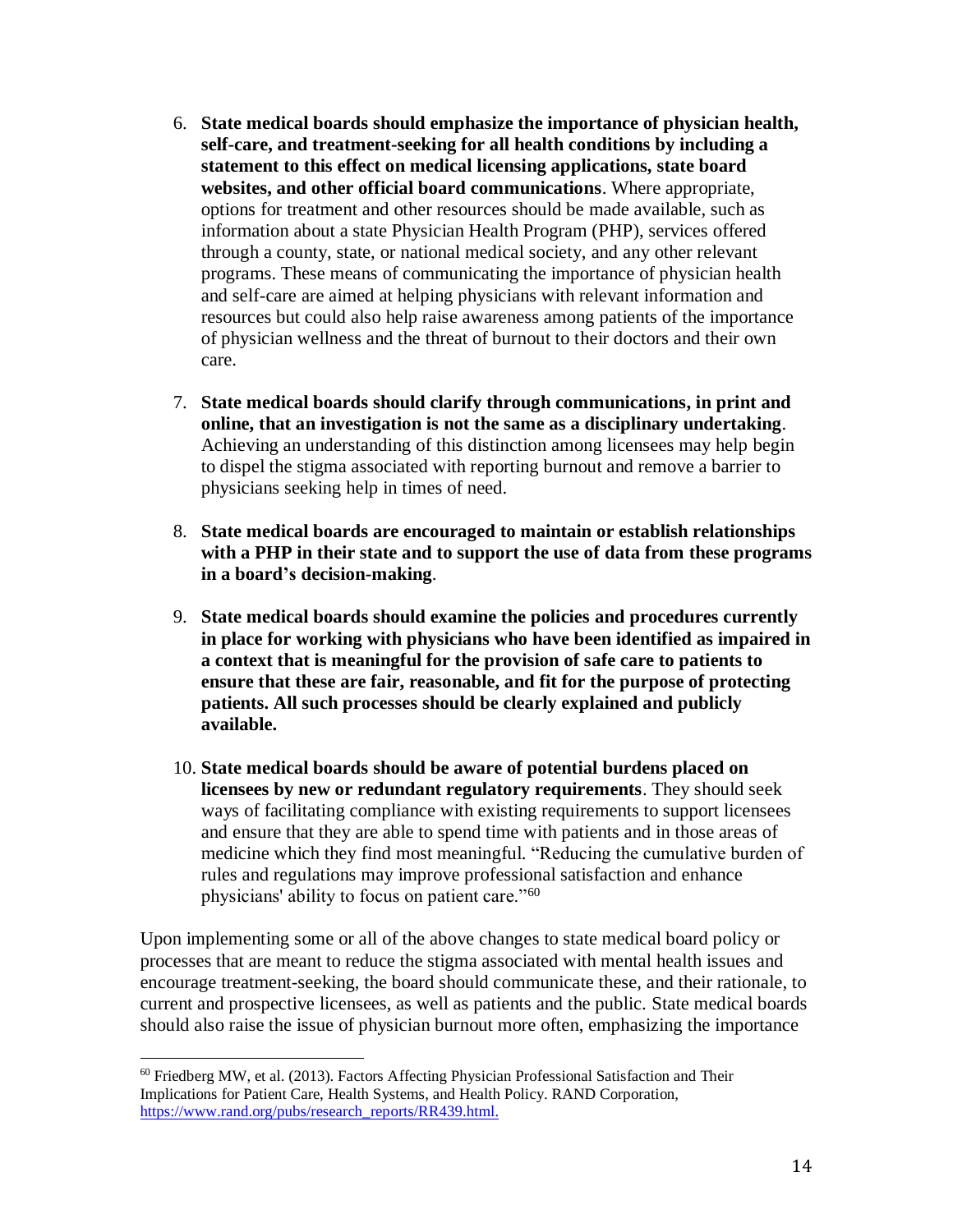of physician wellness, help-seeking, and the availability of accessible, confidential, and private counselling programs for physicians and all health professionals.

## **For External Stakeholders and Partner Organizations**:

### *Professional Medical Organizations and Societies*:

- 11. Professional medical societies at local, state, and national levels have a key role to play in encouraging physicians to seek treatment, both preventive and curative, for the physical and mental health issues they face, as well as for features of burnout. The FSMB recognizes the many exemplary programs and initiatives of professional medical societies and encourages their continued advocacy for physician wellness and the availability of support and treatment services.
- 12. The FSMB recommends a sustained focus in the medical profession on the importance of self-care with an aim to reduce the stigma attached with seeking treatment for health issues, particularly ones related to mental health.
- 13. The FSMB recommends that attempts be made to expand the availability of accessible, private, and confidential counseling for physicians through medical societies, such as those provided by organizations like the Lane County Medical Society (Oregon), which has a program with several features identified as best practices for physician wellness by the Workgroup. Counseling via telehealth could also enhance access and provide greater assurance of privacy to those seeking care.
- 14. Given the prevalence of burnout, all physicians need to be educated about the resources currently available regarding burnout, including those referenced in Appendix A, for self-awareness, and for identification and referral of peer professionals who may have burnout. Medical societies are encouraged to partner with other organizations identified in this report to improve awareness of resources and their dissemination.
- 15. The FSMB recommends that professional medical societies and organizations representing physicians, such as the American Medical Association, the American Osteopathic Association, and the Council of Medical Specialty Societies work with state medical boards to raise awareness among the public of the importance of physician wellness not only because of its inherent value to physicians themselves but also as a significant contributor to patient safety.

## *Centers for Medicaid and Medicare Services*:

16. The FSMB recommends careful analysis of any new requirements placed on physicians to determine their potential impact on physician wellness. Any new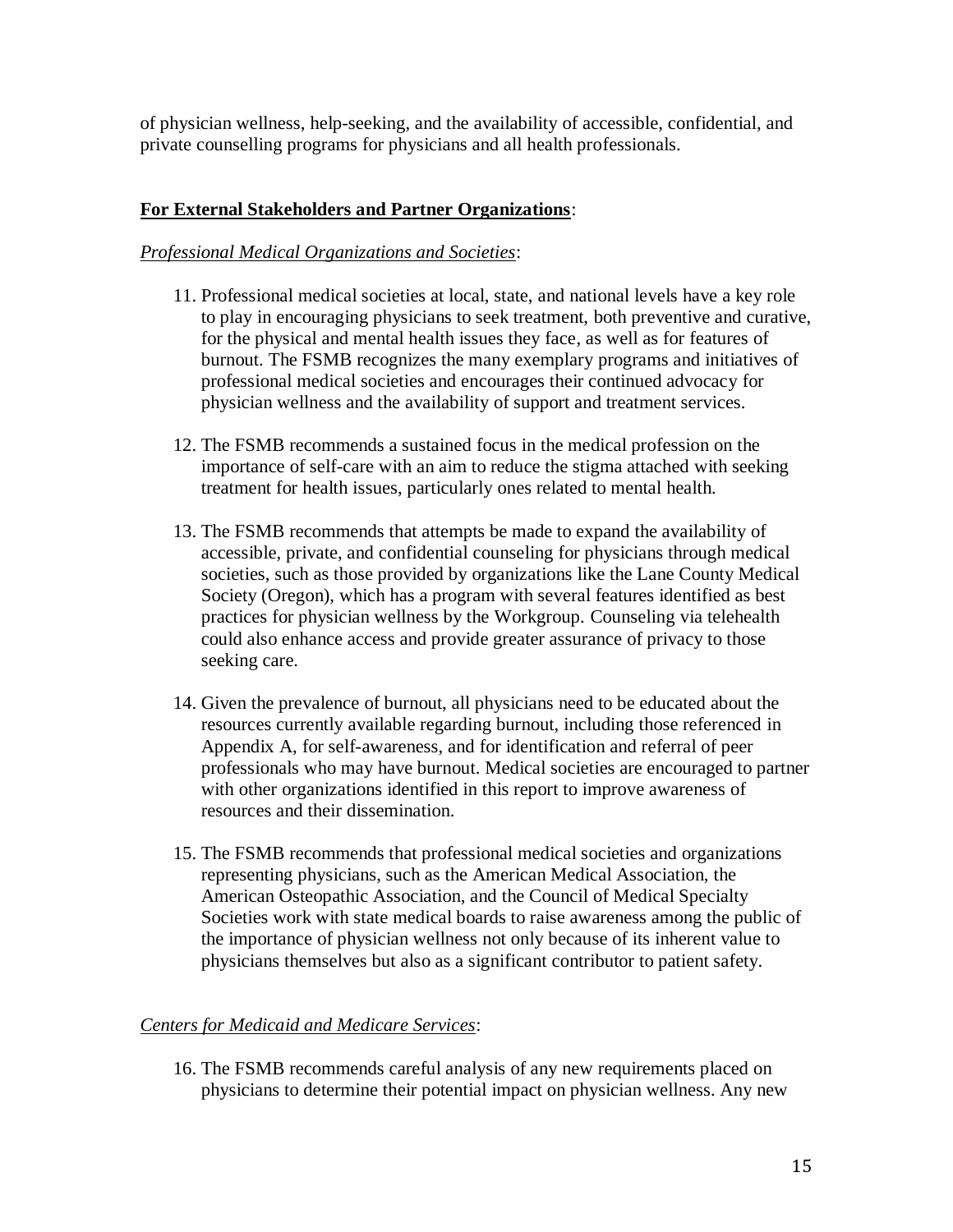requirements that could serve as a driver of burnout in physicians must be supported by evidence and accompanied by a strong rationale that is based in improving patient care to justify any new burdens imposed on physicians.

### *State Government, Health Departments, and Legislatures*:

17. As state government, health departments, and legislatures make decisions that can impact physicians, the FSMB recommends that they weigh the potential value of proposed new regulations against potential risks to the health of physicians and other clinicians.

## *Vendors of Electronic Health Records (EHR) systems and standard setting organizations***:**

- 18. As a promising advancement in the provision and documentation of care, but also a key driver of frustration with medical practice, EHRs need to be improved in a way that takes the user experience into greater consideration than it does currently. This experience may be improved through facilitating greater ease of data entry into the system, as well as ease of access to data from the system. Vendors are encouraged to include end-user physicians on their builder teams to optimize input about operability and interoperability.
- 19. Efforts to reduce redundant or duplicative entry should be required by standard setting organizations, such as the Office of the National Coordinator for Health IT (ONC), and reflected in the EHR systems ultimately designed by vendors.
- 20. EHR vendors are encouraged to focus future improvements on facilitating and improving the provision of patient care. The primary purposes of an EHR relate to documentation of care received by a patient, retrieval of patient care related information and data, and patient communication.

#### *Medical Schools and Residency Programs*:

- 21. The FSMB encourages the Accreditation Council for Graduate Medical Education, the Association of American Medical Colleges, the American Association of Colleges of Osteopathic Medicine, the American Medical Association, the American Osteopathic Association and the institutions they represent, to continue their laudable efforts at improving the culture of medicine and facilitating open conversations about illness and wellness in order to promote positive change.
- 22. The FSMB recommends continued efforts to encourage medical students and residents to value self-care and understand the positive impacts that physician wellness can have on patient care.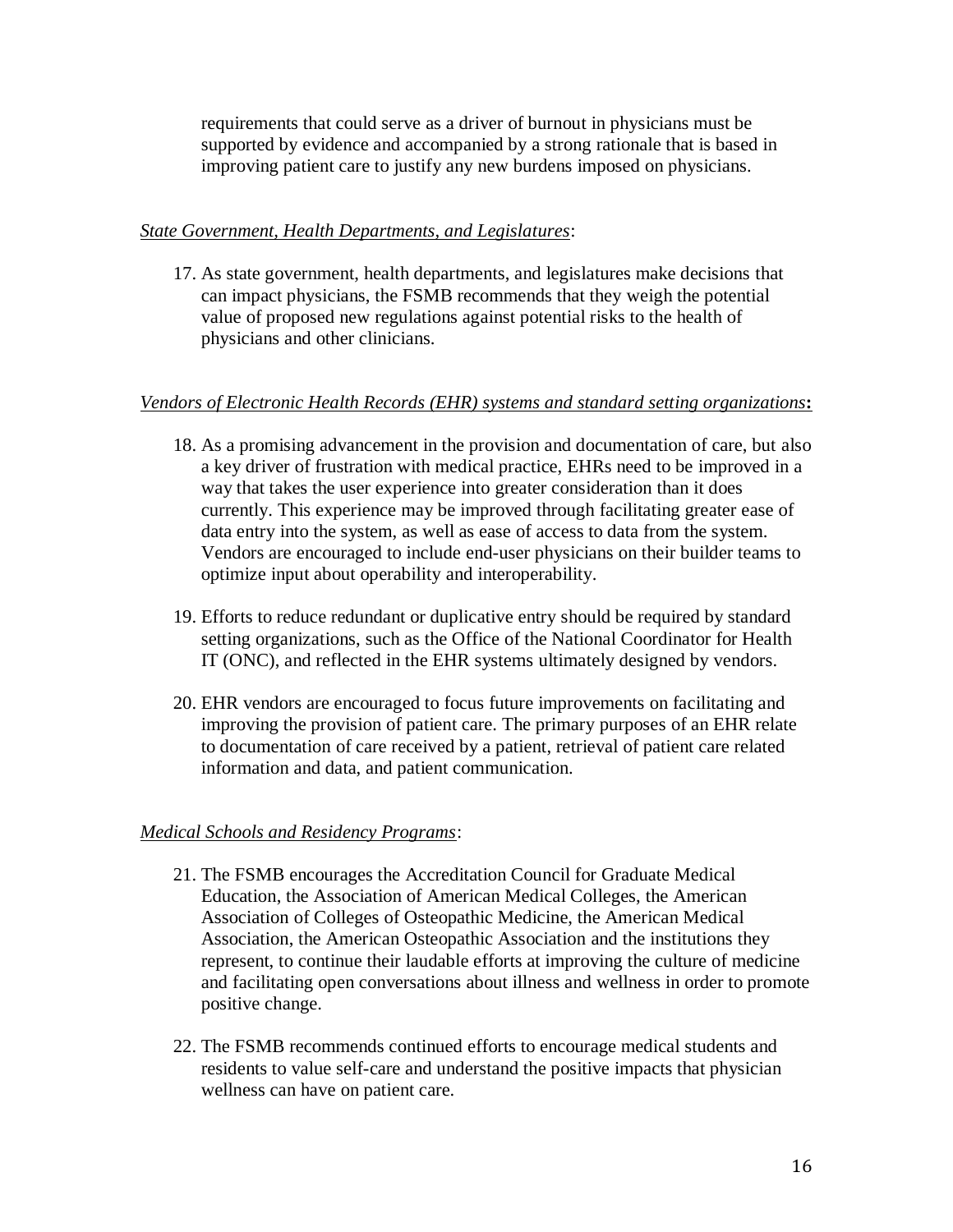23. The FSMB recommends that medical schools, residency programs, and their accrediting bodies consider ways of amplifying the medical student and resident voice on systemically induced pressures and support trainees by providing means for raising issues related to medical student and resident health and well-being anonymously.

#### *Hospitals/Employers*:

- 24. The FSMB recommends that hospitals revise, where necessary and appropriate, their questions asked as part of their credentialing process according to the recommendations made above for the medical licensing community to ensure that these are not discouraging physicians or other health professionals from seeking needed treatment.
- 25. The FSMB recommends that hospitals and health systems assess physician health at regular intervals using a validated instrument and act upon the results. Employers should keep results of these assessments internal to the organization or health system in order to promote workplace change, while avoiding threatening or punitive cultures.
- 26. Hospitals, as well as the American Hospital Association and related organizations, are encouraged to officially adopt the "Quadruple Aim" to demonstrate the importance they place in the health and wellness of the physicians and all other health professionals they employ and recognize the impact of provider health on safe patient care.
- 27. Hospitals should ensure that their policies and procedures are adopted with consideration given to the impact they have on the health of the hospital workforce. Decisions impacting hospital the health of hospital and health system employees should be made with adequate input from individuals representing the impacted sectors of that workforce.
- 28. While acknowledging the need for hospitals to acknowledge all staff in their programmatic development, employers are encouraged to make resources and programs available to physicians, including time and physical space for making connections with colleagues and pursuing personal goals that add meaning to physicians' work lives. Resources and programs should not always be developed and implemented in a "one size fits all" manner, but should incorporate consideration of the different stressors placed on male and female physicians, within and outside of the workplace, and be tailored appropriately. Resources related to EHR implementation and use should also be made available by employers, including training to optimize use and support for order-entry such as scribes or other technological solutions aimed at restoring time available to physicians.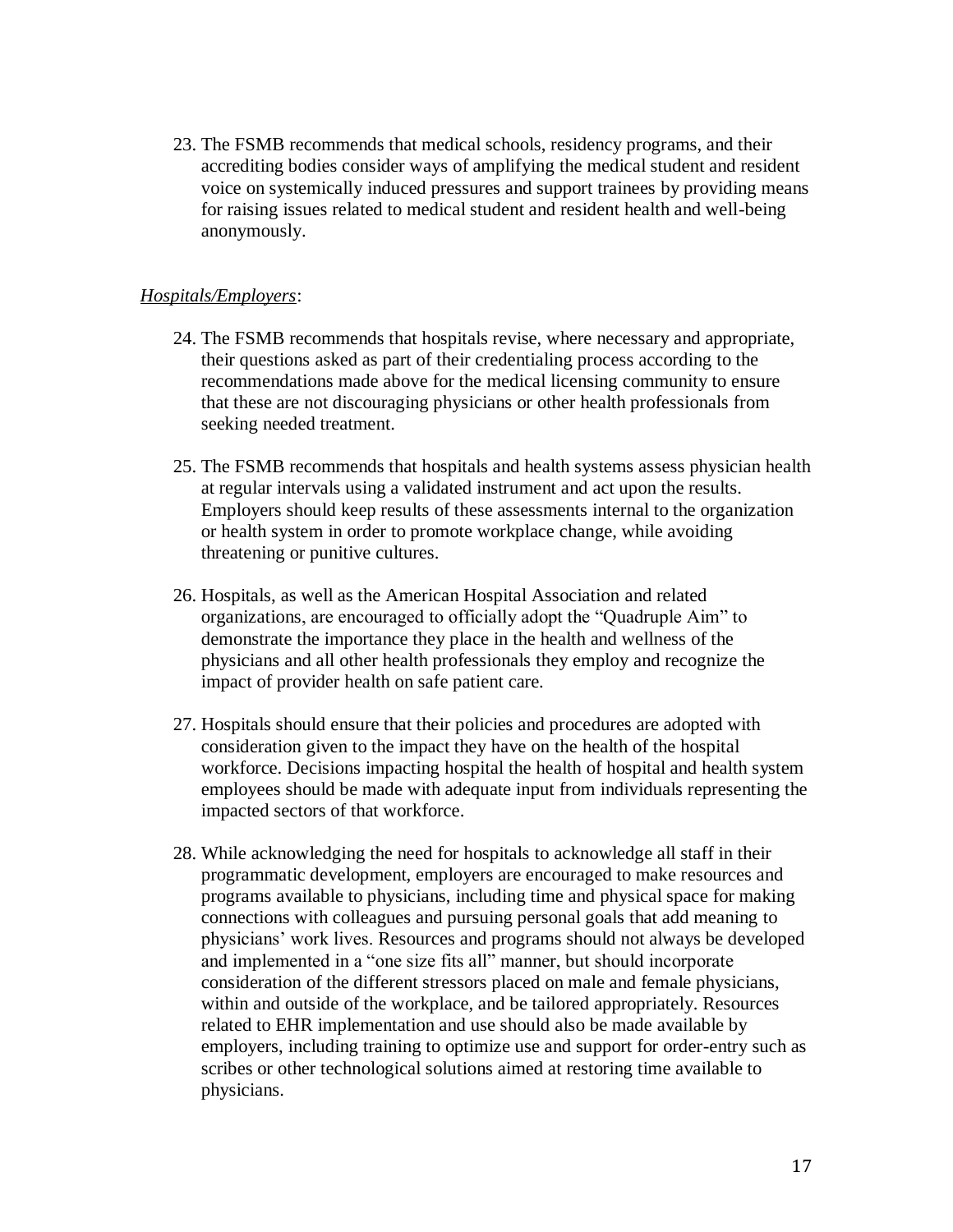29. Hospitals should ensure that mandatory reports related to physician competence and discipline are made available to state medical boards and other relevant authorities.

### *Insurers*:

- 30. The FSMB recommends that insurance carriers revise, where necessary and appropriate, their questions on applications for professional liability insurance according to the recommendations made above for the medical licensing community to ensure that these are not discouraging physicians or other health professionals from seeking needed treatment.
- 31. In evaluating the quality of care provided by physicians, insurers should look beyond cost-saving measures and use metrics related to physician health and incentivize practice patterns that contribute to physician wellness.

#### *Accrediting Organizations*:

32. In its ongoing development of standards for the accreditation of undergraduate medical education programs, graduate medical education training programs, hospitals and healthcare facilities, the FSMB encourages those organizations charged with the accreditation of institutions and educational programs to include standards related to required resources and policies aimed at protecting medical student, medical resident and attending physician health.

#### *Physicians*:

l

- 33. Physician wellness is a complex issue, made up of system-wide and individual components. However, physicians have a responsibility to attend to their own health, well-being, and abilities in order to provide care of the highest standard.<sup>61</sup> This involves a responsibility to continually self-assess for indicators of burnout, discuss and support the identification of health issues with peers, and seek help or treatment when necessary. Physicians are encouraged to make use of services of state Physician Health Programs, which, where available, can be accessed confidentially in instances where patient harm has not occurred.
- 34. Physicians are encouraged to inform themselves about their ethical duty, oftentimes codified in state statutes, to report issues related to incompetence and unsafe care delivered by their peers. They are also encouraged to engage in open

<sup>61</sup> General Assembly of World Medical Association at Geneva Switzerland. (1948). *Declaration of Geneva,* as amended by the WMA General Assembly, October 2017.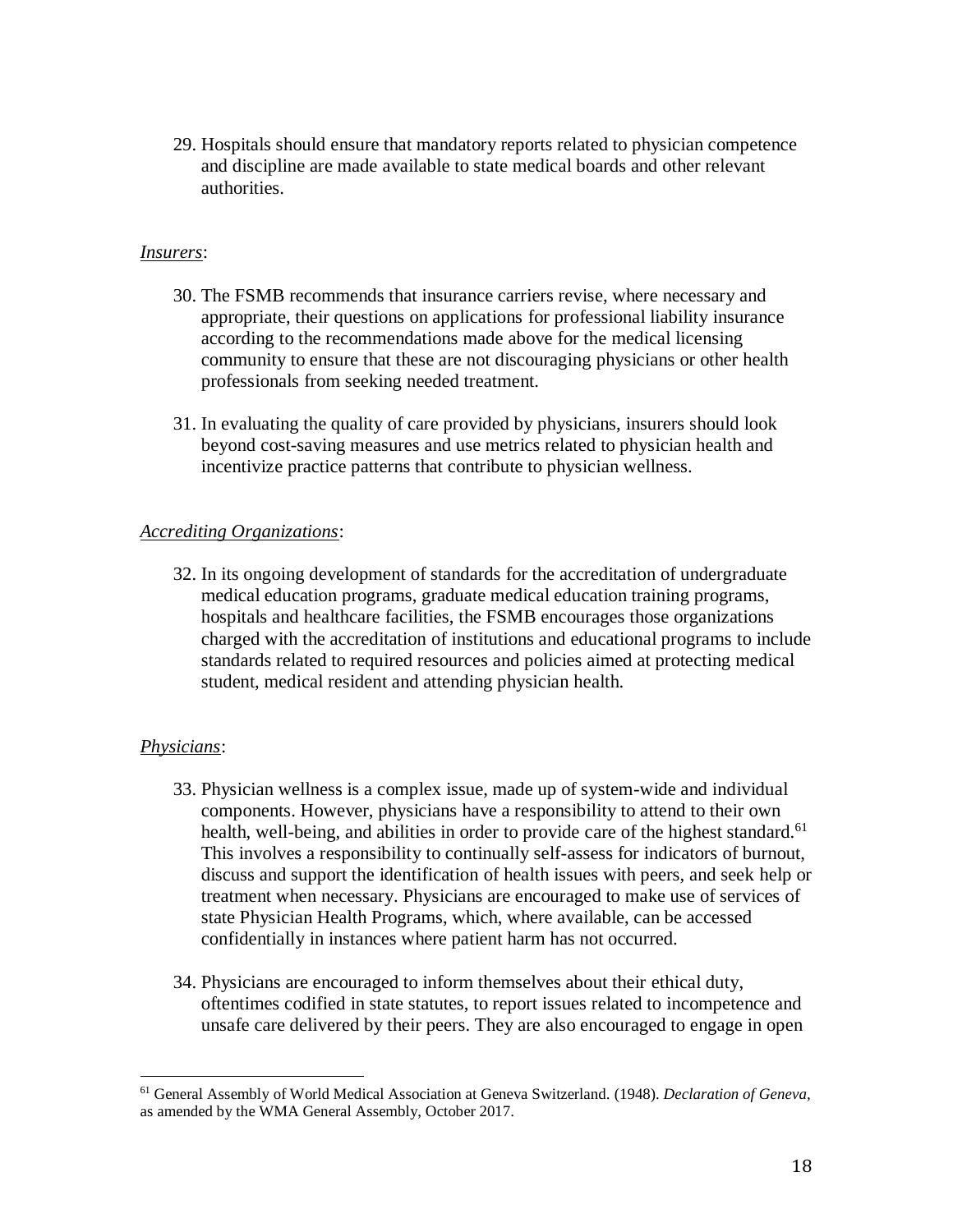dialogue with peers about the importance of self-care, treatment-seeking, and the threats to themselves and their patients presented by burnout.

35. Physicians are also encouraged to seek an appropriate balance between time spent on practice and related work and activities external to work, particularly ones with restorative potential.

## **Conclusion**

The duty of state medical boards to protect the public includes a responsibility to ensure physician wellness and to work to minimize the impact of policies and procedures that impact negatively on the wellness of licensees, both prospective and current. The rationale for this duty is based on the link between physician burnout and its intendant risks to patient safety, the fact that some regulatory processes employed by state medical boards can have negative impacts on the health and wellness of physicians themselves, and the potential for regulatory change to support physician wellness and help prevent further instances of burnout.

The information and recommendations in this Report of the FSMB's Workgroup on Physician Wellness and Burnout are meant to support initial steps in the medical regulatory community and to contribute to ongoing conversation about patient safety and physician health.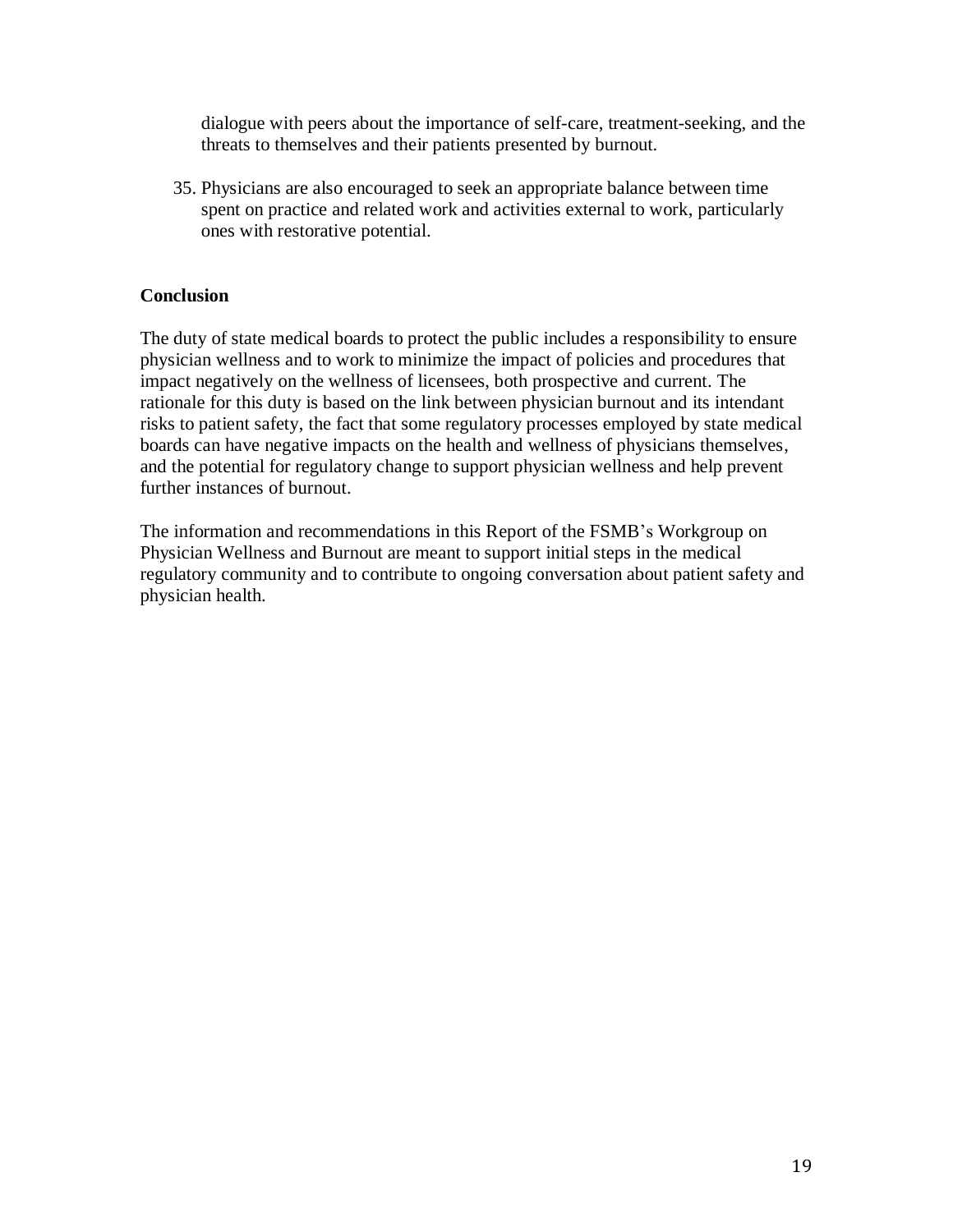#### **FSMB WORKGROUP ON PHYSICIAN WELLNESS AND BURNOUT**

Arthur S. Hengerer, MD, FACS, Chair Immediate Past-Chair, Federation of State Medical Boards

Mohammed A. Arsiwala, MD Vice Chair, Michigan Board of Medicine

Amy Feitelson, MD Former Member, New Hampshire Board of Medicine

Doris C. Gundersen, MD Federation of State Physician Health Programs

Kathleen Haley, JD FSMB Director-at-Large Executive Director, Oregon Medical Board

Brian J. Miller Individual Member

Roger M. Oskvig, MD Former Chair, New York State Board for Medicine

Michael R. Privitera Jr., MD University of Rochester Medical Center

Jean L. Rexford FSMB, Director-at-Large Board Member, Connecticut Medical Examining Board

Dana C. Shaffer, DO Secretary Treasurer, National Board of Osteopathic Medical Examiners

Scott A. Steingard, DO FSMB Director-at-Large Past President, Arizona Board of Osteopathic Examiners in Medicine and Surgery

Barbara E. Walker, DO President-elect, North Carolina Medical Board

#### **EX OFFICIOS:**

Gregory B. Snyder, MD, DABR Chair, FSMB

Patricia A. King, MD, PhD, FACP Chair-elect, FSMB

Humayun J. Chaudhry, DO, MS, MACP, MACOI President and CEO, FSMB

#### **STAFF SUPPORT:**

Mark L. Staz, MA Director, Continuing Professional Development, FSMB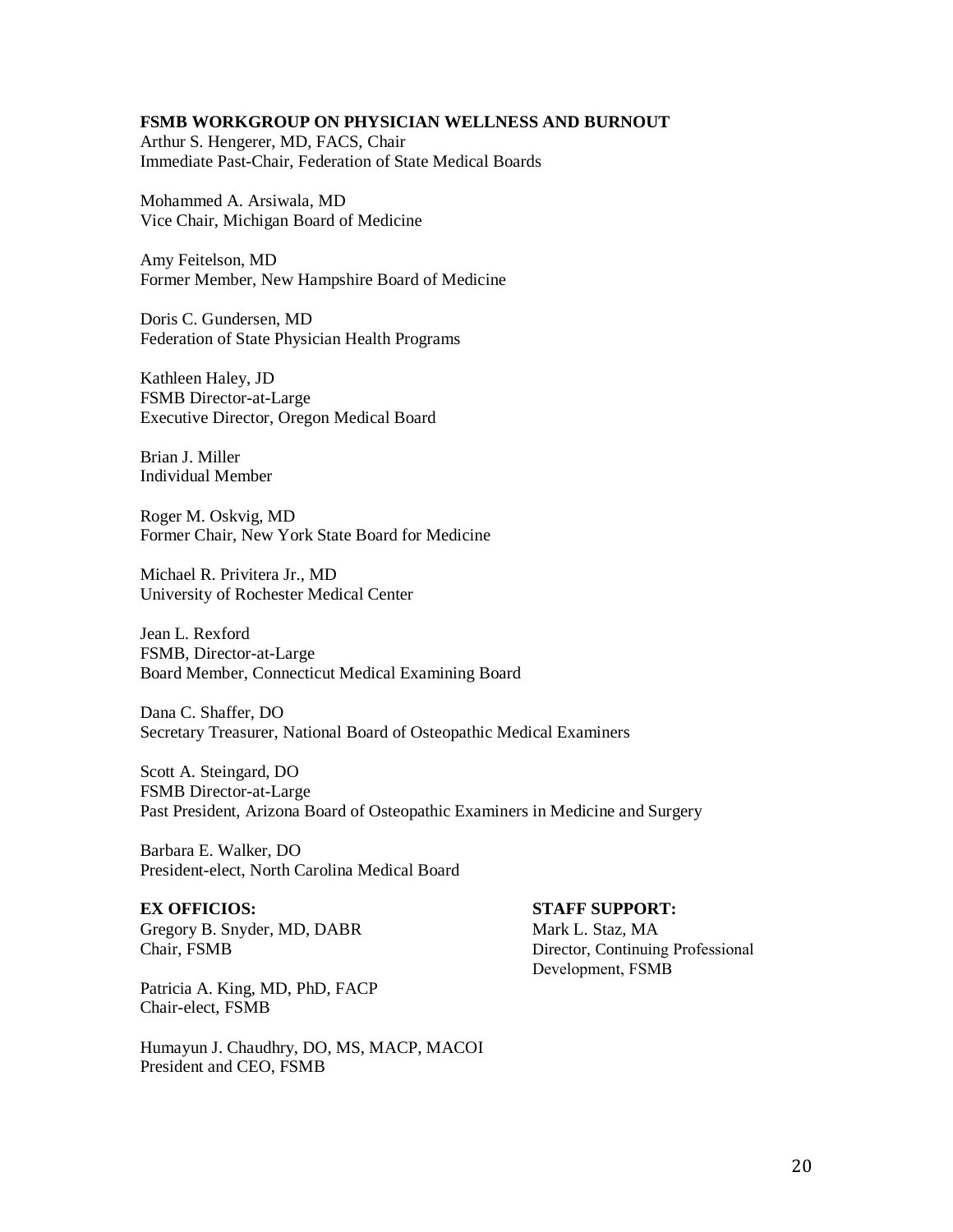## **APPENDIX A: SAMPLE RESOURCE LIST**

The following list is offered as a sample of resources available to support and facilitate the understanding, diagnosis, treatment, and prevention of symptoms of burnout or to maintain and improve physician wellness. The FSMB has not conducted an in-depth evaluation of individual resources, and inclusion herein does not indicate, nor is it to be interpreted as, an endorsement or guarantee of quality. Further, while some resources listed below are available free of charge, others are only accessible through purchase.

Federation of State Medical Boards, [Policy on Physician Impairment,](http://www.fsmb.org/Media/Default/PDF/FSMB/Advocacy/grpol_policy-on-physician-impairment.pdf) 2011.

Federation of State Medical Boards: Americans With Disabilities Act of 1990. License Application Questions: A Handbook for Medical Boards. Dallas, TX: Federation of State Medical Boards of the United States, Inc., 2006.

The standard tool used to evaluate rates of burnout is the [Maslach Burnout Inventory,](http://www.mindgarden.com/117-maslach-burnout-inventory) developed in the 1980s by [Christina Maslach, PhD,](http://psychology.berkeley.edu/people/christina-maslach) a psychologist at the University of California Berkeley.

The  $HappyMD.com - in$  particular, the burnout prevention matrix, 117 ways to prevent burnout

Accreditation Council for Graduate Medical Education – [Physician Wellbeing Resources](http://www.acgme.org/What-We-Do/Initiatives/Physician-Well-Being)

American Academy of Family Physicians - [Physician Burnout Resources](http://www.aafp.org/about/constituencies/resources/new-physicians/burnout.html) Page:

American College of Emergency Physicians (ACEP) – ACEP [Wellness Resource](https://www.acep.org/content.aspx?id=32184#sm.001bgrg0215nrfi8yhi1svdumcqw2) page

American College of Physicians – Resources on Physician Well-Being and Professional **[Satisfaction](https://www.acponline.org/practice-resources/physician-well-being-and-professional-satisfaction)** 

American Medical Association [Steps Forward](https://www.stepsforward.org/) website:

American Osteopathic Association – [AOA Physician Wellness Strategy](http://www.osteopathic.org/inside-aoa/development/research-and-development/Documents/aoa-physician-wellness-strategy.pdf)

Association of American Medical Colleges – [Wellbeing in Academic Medicine](https://www.aamc.org/initiatives/462288/articlesbooks.html)

[Federation of State Physician Health Programs](https://www.fsphp.org/)

[Mayo Physician Well-being Program:](http://www.mayo.edu/research/centers-programs/physician-well-being-program/overview)

[National Academy of Medicine Action Collaborative on Clinician Well-Being and](https://nam.edu/initiatives/clinician-resilience-and-well-being/)  **[Resilience](https://nam.edu/initiatives/clinician-resilience-and-well-being/)** 

[Remembering the Heart of Medicine](http://theheartofmedicine.org/)